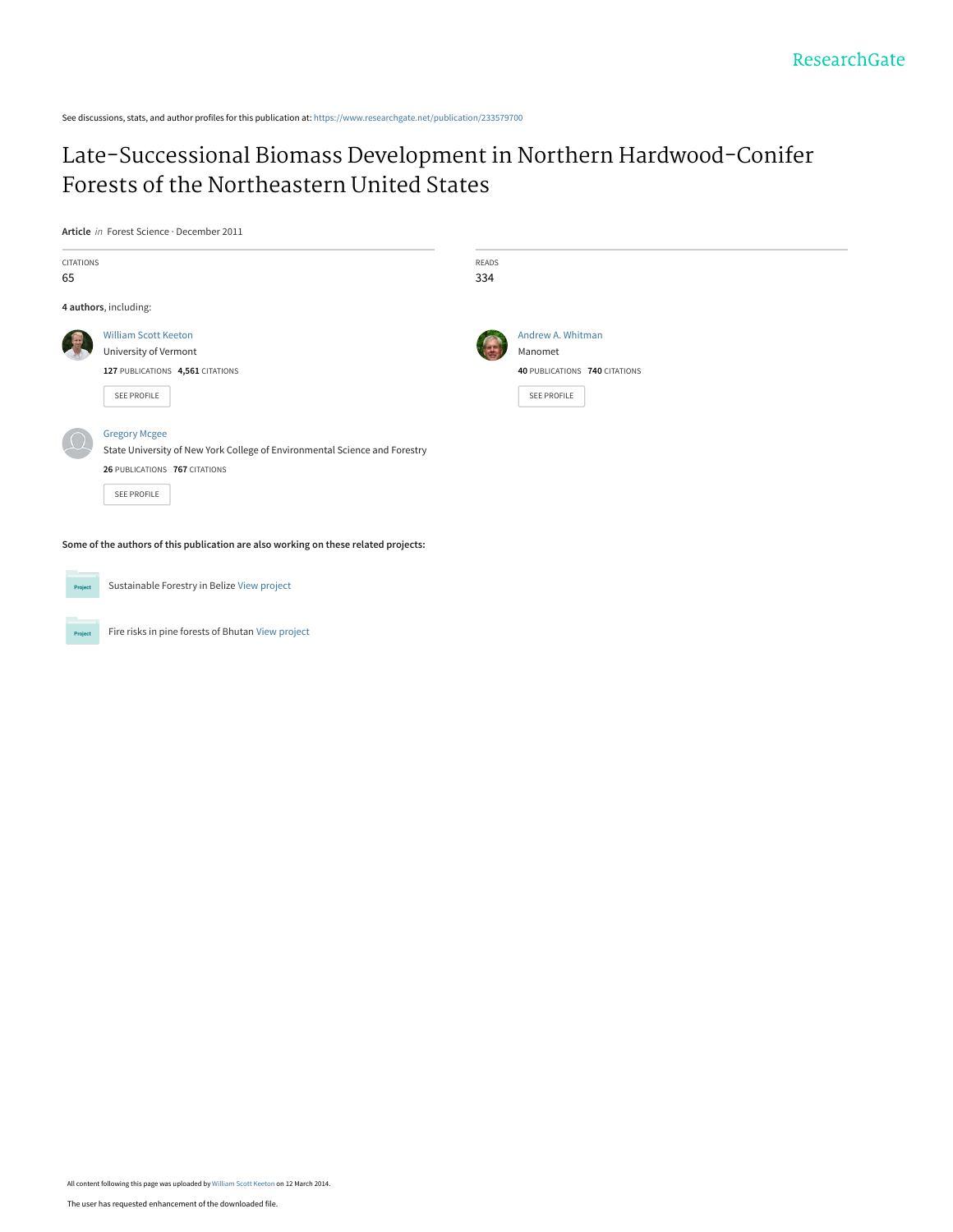# **Late-Successional Biomass Development in Northern Hardwood-Conifer Forests of the Northeastern United States**

## **William S. Keeton, Andrew A. Whitman, Gregory C. McGee, and Christine L. Goodale**

**Abstract:** Managing the contribution of forest ecosystems to global carbon cycles requires accurate predictions of biomass dynamics in relation to stand development. Our study evaluated competing hypotheses regarding late-successional biomass dynamics in northern hardwood-conifer forests using a data set spanning the northeastern United States, including 48 mature and 46 old-growth stands. Continuous data on dominant tree ages were available for 29 of these and were used as an indicator of stand development. Aboveground live biomass was significantly  $(P < 0.001)$  different between mature (195 Mg/ha) and old-growth (266 Mg/ha) sites. Aboveground biomass was positively ( $P < 0.001$ ) and logarithmically correlated with dominant tree age; this held for live trees ( $r^2 = 0.52$ ), standing dead trees ( $r^2 = 0.36$ ), total trees ( $r^2 = 0.63$ ), and downed woody debris  $(r^2 = 0.24)$ . In a Classification and Regression Tree analysis, stand age class was the strongest predictor of biomass, but ecoregion and percent conifer accounted for  $\sim$ 25–33% of intraregional variability. Biomass approached maximum values in stands with dominant tree ages of  $\sim$ 350–400 years. Our results support the hypothesis that aboveground biomass can accumulate very late into succession in northern hardwood-conifer forests, recognizing that early declines are also possible in secondary forests as reported previously. Empirical studies suggest a high degree of variability in biomass development pathways and these may differ from theoretical predictions. Primary forest systems, especially those prone to partial disturbances, may have different biomass dynamics compared with those of secondary forests. These differences have important implications for both the quantity and temporal dynamics of carbon storage in old-growth and recovering secondary forests. FOR. SCI. 57(6):489-505.

**Keywords:** aboveground biomass, northern hardwoods, stand development, carbon cycles, old-growth

MANAGING THE CONTRIBUTION OF FOREST ECO-SYSTEMS to global carbon budgets requires accurate predictions of biomass dynamics in relation to stand development and management. Accurate predictions have become particularly pertinent with the development of domestic and international carbon markets and proposals for forest sector participation in both voluntary and compliance systems (Ruddell et al. 2007, Ray et al. 2009b). There remain critical issues regarding the long-term net effects of different forest management approaches, such as intensive versus less intensive management, on carbon sequestration and storage (Harmon et al. 1990, Thornley and Cannell 2000, Harmon and Marks 2002). Consideration of alternate management systems often entails a projection of long-term in situ forest biomass accumulation under a "no management" scenario, and comparison of this trajectory with carbon storage in multiple sinks (e.g., forest, wood products, or landfills) under active harvest scenarios (Harmon et al. 2009, Nunery and Keeton 2010). Estimating the carbon storage capacity of recovering secondary forests, such as those now dominant in the northeastern United States, similarly necessitates estimation of biomass dynamics in relation to forest stand development processes (Brown et al. 1999). Consequently, improving our understanding of

carbon storage dynamics in primary (i.e., never cleared), old-growth, and unmanaged forests has become increasingly important for characterizing these baseline, reference, and future potential conditions (Hudiburg et al. 2009, Keith et al. 2009, Rhemtulla et al. 2009).

## **Forest Biomass and Stand Development**

For decades, models relating biomass development to forest age for northern hardwoods have been based on ground-breaking research performed in the 1970s at the Hubbard Brook Experimental Forest in New Hampshire, USA. This widely cited model, developed by Bormann and Likens (1979), predicts peaks in biomass after less than two centuries (approximately 170 years) of stand development, followed by declining biomass in stands 200–350 years of age, and "steady-state" biomass dynamics in stands > 350 years of age. Bormann and Likens broke this timeline into four phases of development, which they called "reorganization," "aggregation," "transition," and "steady state." Net ecosystem productivity (NEP) was predicted to decline to zero "at full maturity" (Odum 1969, Whittaker et al. 1974). Biomass accumulation curves for the first two development stages were based on empirical data collected in secondary

Manuscript received July 31, 2009, accepted January 18, 2011 Copyright © 2011 by the Society of American Foresters

William S. Keeton, University of Vermont, Rubenstein School of Environment and Natural Resources, 343 Aiken Center, Burlington, VT 05405—Phone: (802) 656-2518; Fax: (802) 656-2623; william.keeton@uvm.edu. Andrew A. Whitman, Manomet Center for Conservation Sciences awhitman@manomet.org. Gregory C. McGee, State University of New York— ggmcgee@esf.edu. Christine L. Goodale, Cornell University clg33@cornell.edu.

Acknowledgments: This research was supported in part by grants from the Northeastern States Research Cooperative, the US Forest Service McIntire-Stennis Forest Research Program, the University of Maine Cooperative Forestry Research Unit, the Merck Family Fund, the Pierce Charitable Trust, the National Fish and Wildlife Foundation, the Laird Norton Endowment Fund, and the Maine Outdoor Heritage Fund. Sabina Burrascano and three anonymous reviewers provided helpful reviews of the manuscript.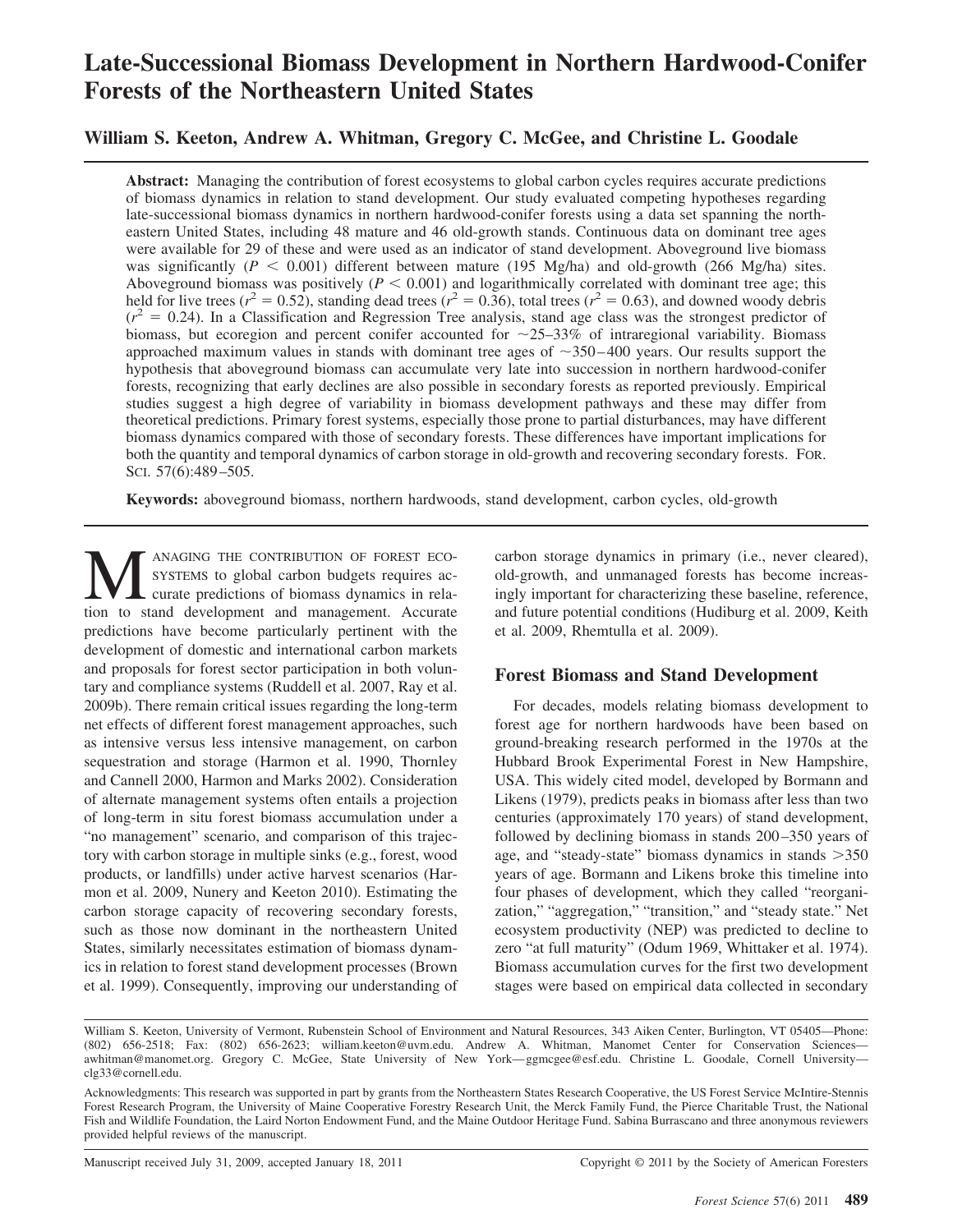stands located at Hubbard Brook and elsewhere. Biomass dynamics projected for the latter stages of development were largely theoretical, although grounded in observational studies and derived from predictions made by the JABOWA model (Botkin et al. 1972), one of the early gap-based forest succession simulators.

Bormann and Likens (1979) cited a lack of old-growth forests in the northeastern United States as the reason for relying on theoretical projections for late-successional biomass development models. But since the 1970s researchers have discovered and mapped more old-growth in the Northeast than was previously known to exist (McMartin 1994, Davis 1996, D'Amato et al. 2006). For instance, by some estimates there are more than 80,000 ha of old-growth forest in the Adirondack region of New York alone, one of the largest concentrations east of the Mississippi River (Dunwiddie et al. 1996). These forests span a wide range of sites and biophysical diversity and thus are not anomalous (e.g., restricted to inaccessible or low-productivity sites) but are in fact representative of landscape-scale ecological variability (McMartin 1994). More than 30 years of research has described the structural characteristics (e.g., Tyrrell et al. 1998, Hale et al. 1999, McGee et al. 1999, Ziegler 2000, Keeton et al. 2007, Whitman and Hagan 2007), successional dynamics (e.g., Foster 1988, Abrams and Orwig 1996, Goodburn and Lorimer 1999, McLachlan et al. 2000), and disturbance regimes (e.g., Runkle 1982, Ziegler 2002, Lorimer and White 2003, D'Amato and Orwig 2008) of late-successional/old-growth northern hardwood-conifer forests. These studies allow us to revise our understanding of late-successional forest dynamics using real-world reference stands and empirical rather than theoretical data.

## **Competing Hypotheses Describing Biomass Dynamics in Relation to Forest Age**

Studies conducted in primary (never cleared, but containing a mix of successional stages) and old-growth (a stand development condition) forests have provided different and sometimes conflicting perspectives on late-successional biomass dynamics. For example, research in the US Upper Midwest (Tyrrell and Crow 1994) showed basal area peaks somewhat later than predicted by Bormann and Likens (1979), achieving maximum values in 230- to 260-yearold forests, but with subsequent declines in older forests. In contrast with Tyrrell and Crow (1994), Ziegler (2000) showed continued basal area increases in a chronosequence spanning forest ages in excess of 400 years, with little evidence of asymptotic relationships or declines as age increased. There is also growing recognition of the potential for continued net positive carbon uptake (NEP) very late into stand development in temperate forests globally (Pregitzer and Euskirchen 2004, Luyssaert et al. 2008, Keith et al. 2009), although this has been poorly explored in northern hardwoods specifically. Taken together, this body of literature supports a hypothesis that there may be potential for biomass accumulation in northern hardwoods of both greater magnitude and duration than previously recognized.

A competing hypothesis is offered by recent work at Hubbard Brook, based on long-term plot remeasurements in

the unmanipulated (or control) watershed (W6). These have shown biomass accumulations slowing much earlier than expected, leveling off after only 80 years of stand development (Fahey et al. 2005, Siccama et al. 2007). Live tree biomass actually decreased over the most recent remeasurement period (1997–2002); total biomass (including standing dead trees) continued to increase. Fahey et al. (2005) suggested a number of possible explanations for the trends they detected, including growth reductions due to acid deposition, declines caused by beech bark disease (*Nectria* spp.), altered stand development processes related to land use history, and the possibility of climate change effects. However, they could not reject the possibility that biomass accumulation potential in secondary forests may be lower than previously predicted. Remaining unexplored is whether the biomass dynamics observed in primary forests reflect fundamentally different stand development processes than those in secondary forests.

Biomass curves based on the Bormann and Likens (1979) model continue in use as the basis for regional carbon budget assessments and methodologies for estimating future forest carbon storage potential (e.g., Turner et al. 1995, Smith et al. 2006). The curves also underpin algorithms used in individual tree-based forest growth and development models (Dixon 2002, Ray et al. 2009a), which are increasingly relied on to predict carbon storage under alternate forest management strategies (Nunery and Keeton 2010). Because of their wide use and importance to carbon budget estimation, ensuring their accuracy has taken on new significance. In this study, we examine whether generalized biomass curves are sufficiently representative or predictive of biomass dynamics playing out across the northern hardwood region. We evaluate the competing hypotheses described above and include our own empirical evidence, exploring biomass relationships in a data set spanning most of northern New York and New England.

## **Determination of Tree and Stand Ages**

In this study we examine stand age-related trends for a subset of our data points. However, assigning an "age" to primary northern hardwood forests can be problematic. Unlike western temperate coniferous forests, in which stand origin often can be traced to a single high severity or "stand-replacing" fire event (Keeton and Franklin 2004, 2005), return intervals for stand-replacing disturbances, such as hurricanes, in northern hardwoods often exceed 1,000 years (Seymour et al. 2002, Lorimer and White 2003). These are more than double the maximum lifespans of the constituent late-successional tree species. Structure and age distributions in primary temperate hardwoods are shaped, rather, over centuries by high- to moderate-frequency partial disturbances, such as gap-forming events, that result in fine- to intermediate-scaled regeneration and release effects (Hanson and Lorimer 2007, D'Amato and Orwig 2008).

Methods for assigning "stand age" in primary northern hardwood systems typically require an estimation of the age of canopy trees, either as an average for all codominant and dominant trees over a given minimum diameter (e.g., Woods and Cogbill 1994) or as an average of the largest,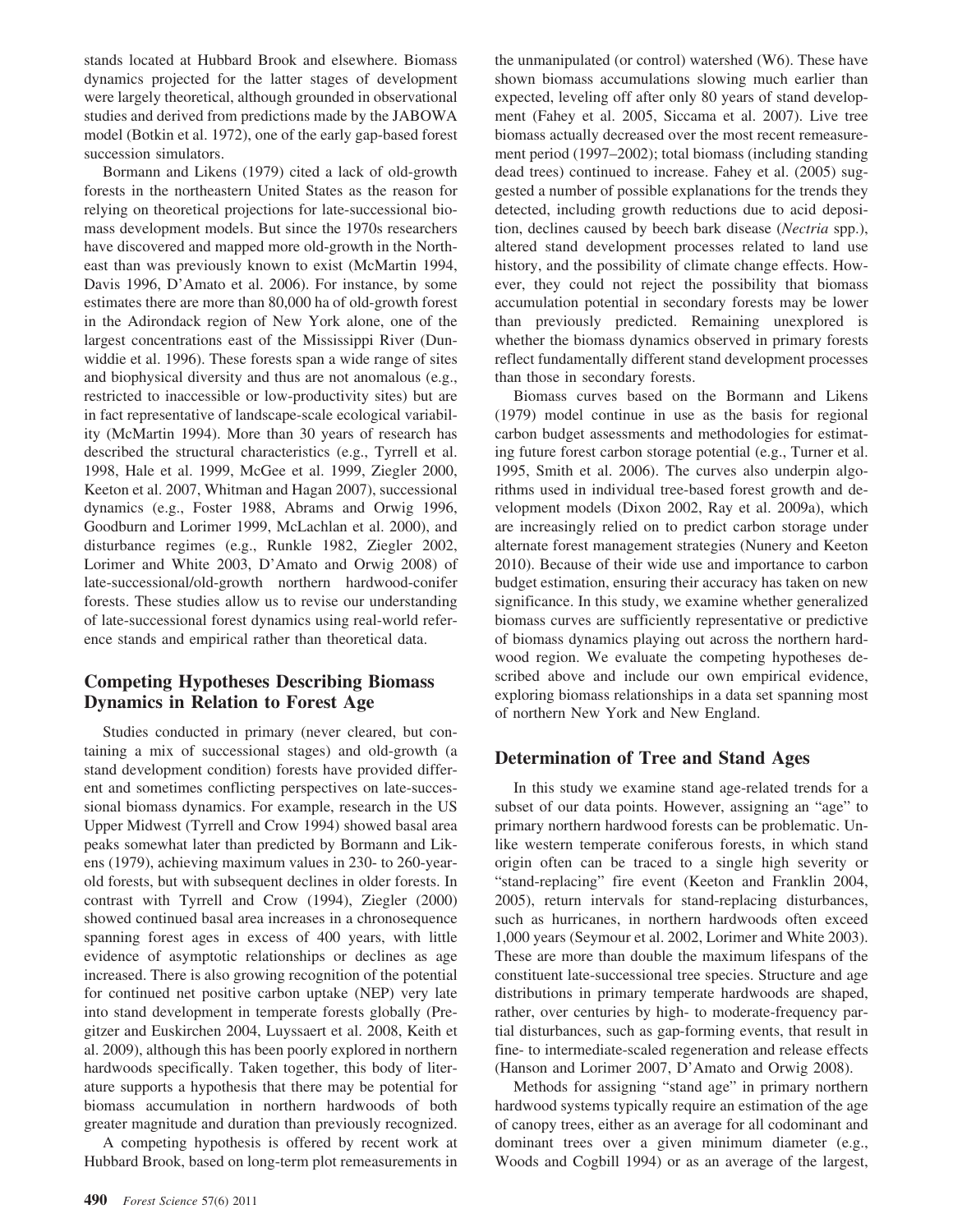dominant trees (e.g., Keeton et al. 2007, Stovall et al. 2009). For all of these methods, the result is an estimate of canopy tree age, rather than time since high-intensity disturbance. Determination of tree ages in old-growth stands is challenging because of the prevalence of rotten heartwood. Repeated coring is usually required to obtain a single intact core. However, coring the largest trees increases the precision of stand age estimates from relatively small samples because of the close correspondence between age and diameter for the larger trees in uneven-aged stands (Leak 1985). In this study we determined the average ages of the largest trees, and thus our ages are weighted toward the maximums encountered in the sample trees. We use the term "dominant tree age," recognizing that our values are not true estimates of stand age but rather more probably are an indicator of variation in disturbance history, large tree survivorship, and related degree of stand structural development. We propose that this is as a useful analytical approach for comparing old forest sites and assessing development potential and related ecological processes (see, e.g., Stovall et al. 2009, Warren et al. 2009).

Because of the difficulties associated with age determination, many forest inventory data sets have assigned sites or plots to age classes (e.g., mature versus old-growth). Previous studies (e.g., McGee et al. 1999, Goodale and Aber 2001), consequently, often have used categorical comparisons, rather than modeling age relationships using continuous variables. In this study, we use a combination of both methods depending on the available age data. Using mature stands as a benchmark for comparison against old-growth helps contrast the conditions encountered in different age classes. These contrasts probably would be even more distinct if old-growth structure were compared with young and partially harvested forest stands (McGee et al. 1999, Crow et al. 2002, Angers et al. 2005).

#### **Methods**

#### *Overview of Data Sets and Study Region*

Our study combined data from four existing data sets, hereafter referred to as the "Goodale," "Keeton," "McGee," and "Whitman" data sets. The data set includes 94 independent data points, 46 old-growth and 48 mature sites (Table 1). It thus provides a robust sampling of the remaining old-growth forests in the Northeast. For the purposes of our study, we defined "old-growth" as primary (never cleared) forest with dominant canopy trees  $>150$  years of age and uneven-aged (more than three age classes) structure. Our "mature" forest designation refers to stands that are approximately 80-150 years of age, exhibiting even to multiaged (two or three age classes) structure. The mature stands originated after logging and human-caused wildfires in the late 19th and early 20th centuries and have had little or no logging since establishment, which minimizes variability associated with management history. Our sites included both northern hardwood-dominated as well as mixed-wood stands (see Table 1 for data on conifer percentages by site), with varying components of *Betula alleghaniensis* (yellow birch), *Fagus grandifolia* (American beech), *Acer saccharum* (sugar maple), *Acer rubrum* (red maple), *Picea rubens*

(red spruce), *Tsuga canadensis* (eastern hemlock), and *Abies balsamea* (balsam fir). There were scattered *Pinus strobus* (eastern white pine), including remnant old-growth trees, at some sites.

Collectively our data set provides a well-distributed, representative sample of the northern hardwood region of the northeastern United States. The data focus on three subregions within this area, the Adirondack Mountain region of upstate New York, the White Mountains of New Hampshire, and the west-central highlands to northern hills of Maine. For clarity throughout the article we refer to these respectively as "New York" (Keeton and McGee data sets), "New Hampshire" (Goodale and Whitman data sets), and "Maine" (Whitman data set). These subregions share a moist temperate climate characterized by cold winters and warm summers, with even distribution of precipitation throughout the year. Surficial geology within our study areas is dominated by postglacial plateaus, hills, and montane landforms with relatively fertile soils derived primarily from glacial and alluvial tills and deposits.

## *Data Collection*

Site selection and sampling methods differed for each of the four data sets, and thus are described separately. Sample sizes by state and biomass variable are provided in Table 2.

## *Keeton Data Set*

The Keeton data set includes data from 29 sites, 19 of which were described in Keeton et al. (2007); 10 sites were sampled subsequently. These sites were selected from the available known occurrences of old-growth and comparable secondary forests within the Adirondack region based on site-matching criteria described in Keeton et al. (2007). The sites, sampled in 2002–2006, are located along 200- to 300-m-long, first- and second-order stream reaches. Elevations ranged from 450 to 600 m. At each site forest structure and composition (live and standing dead trees  $>5$  cm dbh) were sampled within 6-10 (proportionate to reach length) variable radius (2.3 metric basal area factor) prism plots randomly placed within 30 m of the stream bank (well distributed, even ratio per side). Tree heights were measured in alternating plots with an Impulse 200 Laser Rangefinder; snags were assigned to decay stages (1–9). Downed coarse woody debris (DCWD) (downed logs  $\geq 10$  cm diameter at intercept,  $\geq 1$  m length) volume by decay class (1–5) was measured along multiple, systematically placed transects using the line-intercept method and layout scheme described in Keeton et al. (2007). Transects were 200- to 300-m-long, depending on reach length. Age at breast height was determined from increment cores for four to six randomly selected, large dominant *B. alleghaniensis*, *P. rubens*, or *T. canadensis* at each site. Cored trees were randomly selected from among the larger canopy dominants. Ages were estimated in the field following McGee et al. (1999), with one core per site randomly selected and returned to the laboratory for examination, after sanding and mounting, under a dissecting microscope to assess field error (mean  $= \pm 9$  years; SD  $= \pm 5$ ).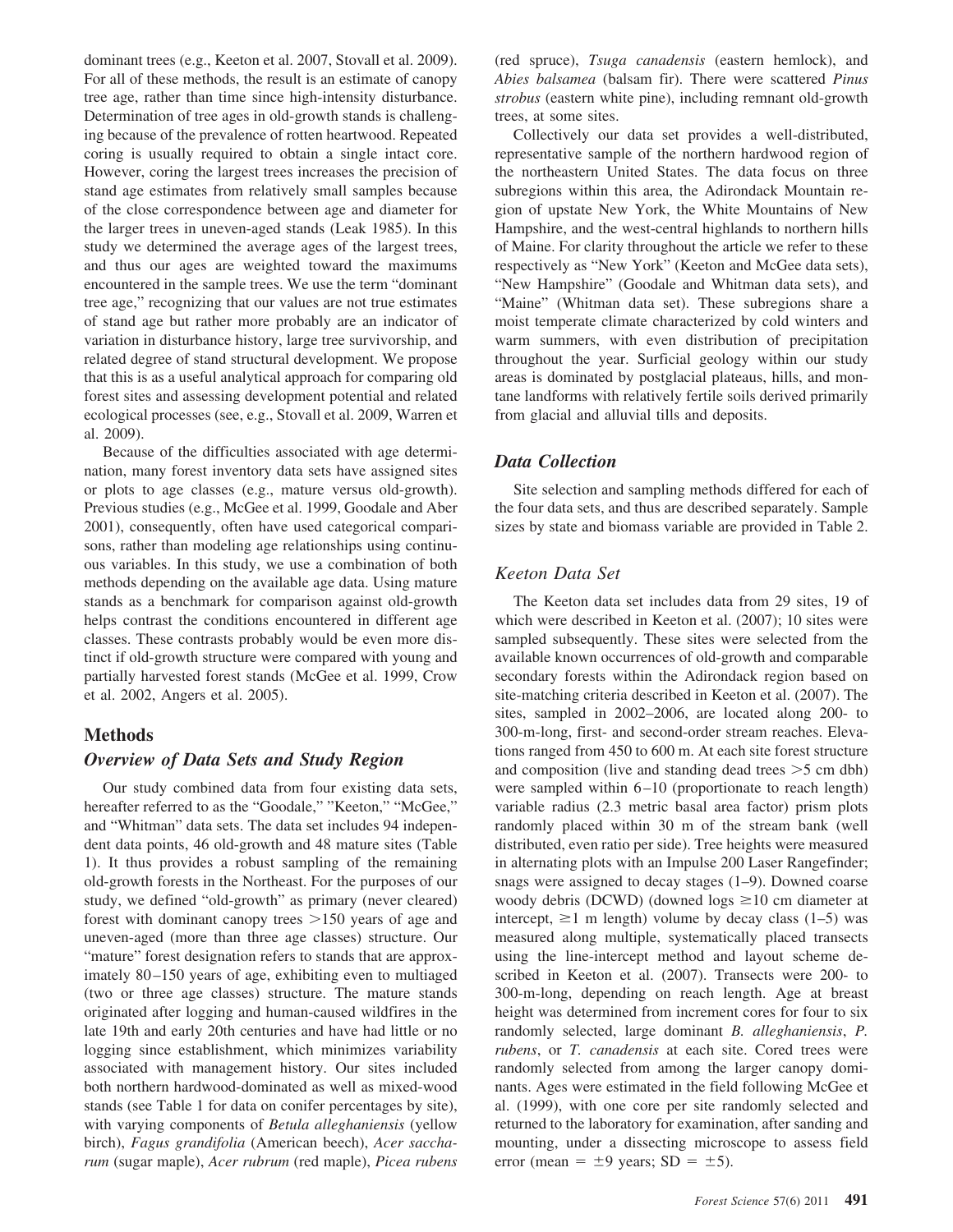|  |  | Table 1. Site information, including data on stand structure and composition. |  |  |  |  |  |  |
|--|--|-------------------------------------------------------------------------------|--|--|--|--|--|--|
|--|--|-------------------------------------------------------------------------------|--|--|--|--|--|--|

|                                  |         |           |                        |            |          | Aboveground | Basal      | Stem                 |
|----------------------------------|---------|-----------|------------------------|------------|----------|-------------|------------|----------------------|
|                                  |         |           |                        |            |          | live tree   | area       | density              |
|                                  | Data    |           |                        |            | Percent  | biomass     | (live)     | (live)               |
| Site                             | set     | State     | Ecoregion <sup>1</sup> | Age class  | conifer  | (Mg/ha)     | $(m^2/ha)$ | (trees/ha)           |
| Mountain Pond                    | Whitman | <b>ME</b> | M212A                  | Old-growth | 0.00     | 305.09      | 35.10      | 467                  |
| Deadriver4                       | Whitman | МE        | M212A                  | Mature     | 29.20    | 390.58      | 51.70      | 683                  |
| Deadriver <sub>5</sub>           | Whitman | <b>ME</b> | M212A                  | Mature     | 41.75    | 209.67      | 32.00      | 600                  |
| Little Bigelow                   | Whitman | <b>ME</b> | M212A                  | Old-growth | 5.92     | 225.19      | 31.83      | 600                  |
| Borestone Mtn. 1                 | Whitman | MЕ        | M212A                  | Old-growth | 23.45    | 224.15      | 29.98      | 517                  |
| Borestone Mtn. 2                 | Whitman | <b>ME</b> | M212A                  | Old-growth | 0.00     | 226.26      | 26.99      | 417                  |
| Greatpond9                       | Whitman | <b>ME</b> | M212A                  | Mature     | 0.00     | 205.32      | 29.74      | 583                  |
| Kibby1244                        | Whitman | МE        | 212B                   | Mature     | 3.51     | 191.44      | 24.86      | 333                  |
| Kibby1508                        | Whitman | <b>ME</b> | 212B                   | Mature     | 11.90    | 202.27      | 26.42      | 333                  |
| Merrill1                         | Whitman | <b>ME</b> | 212B                   | Mature     | 0.00     | 121.30      | 15.77      | 267                  |
| PiercePond1                      | Whitman | МE        | M212A                  | Mature     | 0.00     | 284.32      | 36.84      | 717                  |
| Skinner153                       | Whitman | <b>ME</b> | <b>M212A</b>           | Mature     | 0.00     | 189.19      | 25.90      | 550                  |
| Skinner <sub>267</sub>           | Whitman | <b>ME</b> | 212A                   | Mature     | 17.10    | 175.43      | 26.17      | 633                  |
| T11R15 WELS0                     | Whitman | MЕ        | M212A                  | Mature     | 12.38    | 339.51      | 44.85      | 933                  |
| <b>T11R15 WELS1</b>              | Whitman | <b>ME</b> | <b>M212A</b>           | Old-growth | 8.18     | 333.28      | 37.65      | 383                  |
| T11R15 WELS4                     | Whitman | <b>ME</b> | M212A                  | Old-growth | 52.35    | 245.97      | 37.70      | 633                  |
| Yankeetuladi                     | Whitman | MЕ        | M212A                  | Old-growth | 2.53     | 266.05      | 32.33      | 617                  |
| Yankeetuladi                     | Whitman | <b>ME</b> | M212A                  | Old-growth | 0.00     | 163.69      | 22.34      | 433                  |
| T <sub>28</sub> MD <sub>27</sub> | Whitman | <b>ME</b> | <b>M212A</b>           | Mature     | 0.00     | 121.08      | 15.57      | 300                  |
| T29MD30                          | Whitman | МE        | M212A                  | Mature     | 12.97    | 224.59      | 33.26      | 917                  |
| T2R4BKPWKR                       | Whitman | <b>ME</b> | M212A                  | Mature     | 9.52     | 224.83      | 29.84      | 500                  |
| T3R8 WELS                        | Whitman | <b>ME</b> | 212C                   | Old-growth | 3.06     | 232.90      | 31.20      | 617                  |
| <b>Boody Brook</b>               | Whitman | MЕ        | 212C                   | Old-growth | 8.09     | 568.85      | 64.17      | 733                  |
| Big Reed 1                       | Whitman | <b>ME</b> | <b>M212A</b>           | Old-growth | 2.10     | 370.67      | 43.48      | 583                  |
| Big Reed 2                       | Whitman | <b>ME</b> | M212A                  | Old-growth | 15.74    | 318.03      | 41.20      | 667                  |
| Big Reed 3                       | Whitman | МE        | M212A                  | Old-growth | 35.12    | 410.30      | 54.57      | 717                  |
| Big Reed 4                       | Whitman | <b>ME</b> | <b>M212A</b>           | Old-growth | 50.63    | 104.21      | 16.45      | 367                  |
| Big Reed 5                       | Whitman | МE        | M212A                  | Old-growth | 64.17    | 158.81      | 27.26      | 533                  |
| Big Reed 6                       | Whitman | MЕ        | M212A                  | Old-growth | 0.00     | 348.49      | 38.93      | 383                  |
| T8R16 WELS9                      | Whitman | <b>ME</b> | M212A                  | Mature     | 0.00     | 317.33      | 39.30      | 583                  |
| T9R10 WELS13                     | Whitman | <b>ME</b> | M212A                  | Old-growth | 7.48     | 314.68      | 40.30      | 633                  |
| T9R8 WELS10                      | Whitman | MЕ        | M212A                  | Mature     | 56.18    | 215.04      | 34.11      | 700                  |
| T9R8 WELS14                      | Whitman | <b>ME</b> | M212A                  | Mature     | 21.56    | 145.78      | 20.08      | 400                  |
| WELD <sub>5</sub>                | Whitman | <b>ME</b> | M212A                  | Mature     | 0.00     | 169.46      | 22.90      | 383                  |
| WYMAN130                         | Whitman | MЕ        | M212A                  | Mature     | 23.56    | 343.11      | 39.58      | 500                  |
| Bartlett26                       | Whitman | <b>NH</b> | M212A                  | Old-growth | 20.77    | 361.67      | 48.25      | 717                  |
| Bartlett <sub>40</sub>           | Whitman | <b>NH</b> | M212A                  | Old-growth | 5.06     | 297.50      | 35.92      | 417                  |
| Carrabasset11                    | Whitman | NH        | <b>M212A</b>           | Mature     | 13.70    | 221.55      | 63.60      | 1,350                |
| The Bowl 1                       | Whitman | <b>NH</b> | <b>M212A</b>           | Old-growth | 10.77    | 256.34      | 34.15      | 550                  |
| Lafayette Brook                  | Goodale | NΗ        | M212D                  | Old-growth | 7.46     | 287.57      | 33.85      | 363                  |
| Gibbs Brook                      | Goodale | NH        | M212D                  | Old-growth | 10.21    | 200.58      | 24.76      | 375                  |
| Glen Boulder                     | Goodale | NH        | M212D                  | Old-growth | 15.43    | 251.14      | 29.61      | 600                  |
| Spruce Brook                     | Goodale | NH        | M212D                  | Old-growth | 0.00     | 316.92      | 35.10      | 775                  |
| The Bowl 2                       | Goodale | NH        | M212D                  | Old-growth | 0.00     | 250.25      | 30.46      | 588                  |
| Mt. Bickford                     | Goodale | NH        | M212D                  | Mature     | 1.77     | 170.45      | 31.58      | 313                  |
| Zealand Valley                   | Goodale | NH        | M212D                  | Mature     | $0.00\,$ | 186.70      | 28.74      | 550                  |
| George's Gorge                   | Goodale | NH        | M212D                  | Mature     | $0.00\,$ | 233.05      | 32.25      | 663                  |
| Wild River                       | Goodale | NH        | M212D                  | Mature     | 0.00     | 204.51      | 29.37      | 1,213<br>(Continued) |

## *McGee Data Set*

McGee collected data from seven old-growth and four mature study sites in upland Adirondack northern hardwood old-growth forests, sampled in 1995–1997. Sites were located on mid to upper slope positions at elevations ranging from 470 to 770 m. Stand structural and compositional data for live and standing dead trees  $>10$  cm dbh were collected on two 0.1-ha (20  $\times$  50 m) randomly established sample plots at each site. Length and end diameters were measured for downed log sections and stumps  $>10$ -cm diameter within nested subplots or across the whole 0.1-ha area depending on log diameter (see McGee et al. 1999). Structural and compositional data for six of the seven old-growth stands and the four maturing (postfire, 90- to 100-year-old) stands are reported by McGee et al. (1999). Insufficient data are available to estimate dominant tree age for the McGee sites.

## *Whitman Data Set*

Whitman collected data from 20 old-growth and 20 mature study sites in upland northern hardwood forests in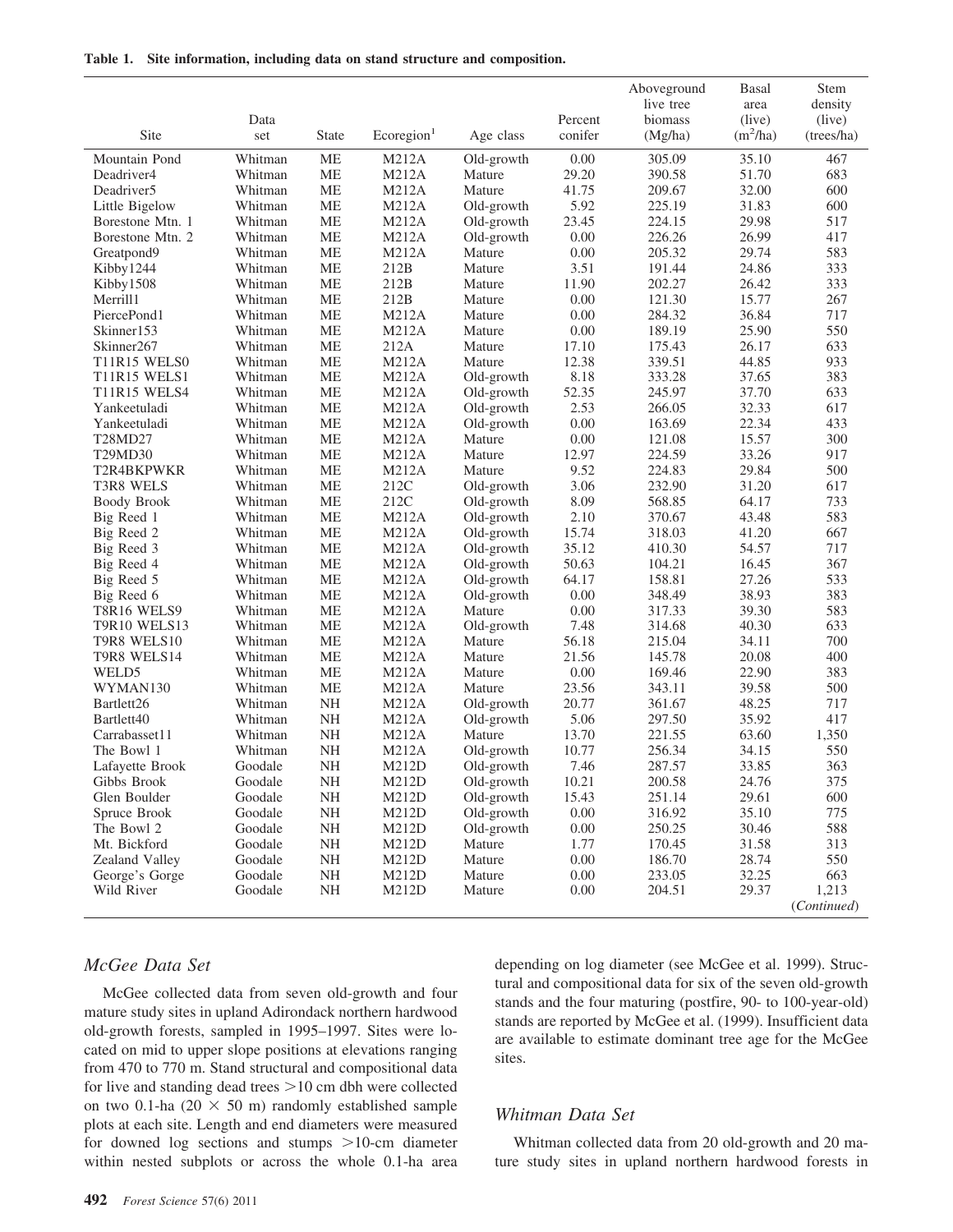|  | Table 1. Site information, including data on stand structure and composition (cont). |  |  |  |  |
|--|--------------------------------------------------------------------------------------|--|--|--|--|
|--|--------------------------------------------------------------------------------------|--|--|--|--|

|                     |         |              |                        |            |         | Aboveground | Basal      | Stem       |
|---------------------|---------|--------------|------------------------|------------|---------|-------------|------------|------------|
|                     |         |              |                        |            |         | live tree   | area       | density    |
|                     | Data    |              |                        |            | Percent | biomass     | (live)     | (live)     |
| Site                | set     | <b>State</b> | Ecoregion <sup>1</sup> | Age class  | conifer | (Mg/ha)     | $(m^2/ha)$ | (trees/ha) |
| Mt. Chocorua        | Goodale | <b>NH</b>    | M212D                  | Mature     | 0.00    | 124.93      | 23.48      | 613        |
| Cascade Brook       | Goodale | NH           | M212D                  | Mature     | 4.82    | 227.80      | 29.77      | 400        |
| Mt. Tom             | Goodale | NH           | M212D                  | Mature     | 2.18    | 139.67      | 21.20      | 425        |
| Lost Pond           | Goodale | NH           | M212D                  | Mature     | 0.00    | 188.96      | 29.12      | 613        |
| Carter Dome Tr.     | Goodale | NH           | M212D                  | Mature     | 13.10   | 265.25      | 35.07      | 488        |
| Mt. Paugus          | Goodale | NH           | M212D                  | Mature     | 10.30   | 180.38      | 32.59      | 875        |
| Ampersand Mt.       | McGee   | <b>NY</b>    | M212D                  | Old-growth | 12.99   | 357.57      | 39.55      | 380        |
| Gill Brook          | McGee   | <b>NY</b>    | M212D                  | Old-growth | 15.33   | 258.01      | 31.20      | 405        |
| Whalestail Mt.      | McGee   | NY           | M212D                  | Old-growth | 3.24    | 356.50      | 38.25      | 345        |
| Huntington 1        | McGee   | NY           | M212D                  | Old-growth | 4.85    | 234.93      | 28.30      | 405        |
| Sucker Brook        | McGee   | NY           | M212D                  | Old-growth | 3.26    | 267.56      | 31.90      | 470        |
| Mason Lake          | McGee   | <b>NY</b>    | M212D                  | Old-growth | 4.88    | 328.56      | 36.70      | 370        |
| Moose Mountain      | McGee   | NY           | M212D                  | Old-growth | 2.57    | 358.70      | 38.95      | 405        |
| Bigsby Pond         | McGee   | NY           | M212D                  | Mature     | 7.80    | 220.21      | 29.90      | 500        |
| Van Hoevenberg      | McGee   | NY           | M212D                  | Mature     | 0.00    | 198.00      | 24.55      | 390        |
| Hennessy Mt.        | McGee   | NY           | M212D                  | Mature     | 0.00    | 240.84      | 34.10      | 650        |
| Gooseberry Mt.      | McGee   | <b>NY</b>    | M212D                  | Mature     | 0.00    | 207.25      | 27.85      | 490        |
| Constable Inlet     | Keeton  | <b>NY</b>    | M212D                  | Mature     | 61.00   | 130.17      | 23.30      | 714        |
| Darby Brook         | Keeton  | <b>NY</b>    | M212D                  | Mature     | 19.00   | 145.62      | 22.60      | 555        |
| Pigeon Lake         | Keeton  | <b>NY</b>    | M212D                  | Mature     | 84.00   | 135.26      | 26.40      | 1,380      |
| Witchopple 1        | Keeton  | NY           | M212D                  | Old-growth | 34.00   | 165.99      | 26.80      | 827        |
| Witchopple 2        | Keeton  | NY           | M212D                  | Mature     | 45.00   | 160.08      | 27.20      | 1041       |
| Combs Brook         | Keeton  | NY           | M212D                  | Mature     | 13.00   | 150.15      | 21.90      | 563        |
| Clearlake Outlet    | Keeton  | <b>NY</b>    | M212D                  | Old-growth | 36.00   | 188.26      | 29.30      | 1,398      |
| Clearlake 2         | Keeton  | <b>NY</b>    | M212D                  | Old-growth | 29.00   | 201.04      | 31.80      | 1.627      |
| Panther             | Keeton  | <b>NY</b>    | M212D                  | Mature     | 29.00   | 178.27      | 27.30      | 848        |
| Oxbow               | Keeton  | NY           | M212D                  | Mature     | 34.00   | 126.62      | 21.60      | 951        |
| Limekiln            | Keeton  | NY           | M212D                  | Old-growth | 33.00   | 241.52      | 37.50      | 1,348      |
| Limekiln Trail      | Keeton  | NY           | M212D                  | Old-growth | 14.00   | 176.86      | 27.10      | 1,062      |
| Little Moose Trib 1 | Keeton  | NY           | M212D                  | Old-growth | 44.00   | 195.66      | 29.30      | 609        |
| Otter Brook         | Keeton  | <b>NY</b>    | M212D                  | Mature     | 32.00   | 190.52      | 31.40      | 733        |
| Little Moose Outlet | Keeton  | <b>NY</b>    | M212A                  | Old-growth | 43.00   | 232.17      | 35.30      | 710        |
| Little Moose Trib 6 | Keeton  | NY           | <b>M212A</b>           | Old-growth | 70.00   | 341.76      | 51.40      | 705        |
| Little Moose Trib 5 | Keeton  | NY           | M212A                  | Mature     | 68.00   | 191.19      | 32.50      | 748        |
| Upper Sylvan        | Keeton  | NY           | <b>M212A</b>           | Old-growth | 59.00   | 214.97      | 33.30      | 1,010      |
| Little Moose Trib 3 | Keeton  | <b>NY</b>    | <b>M212A</b>           | Mature     | 88.00   | 89.81       | 19.10      | 820        |
| Dutton Brook        | Keeton  | NY           | <b>M212A</b>           | Old-growth | 69.00   | 262.03      | 37.90      | 602        |
| Beth's Brook        | Keeton  | <b>NY</b>    | M212A                  | Mature     | 18.00   | 138.60      | 21.40      | 497        |
| Camp Nine           | Keeton  | <b>NY</b>    | <b>M212A</b>           | Mature     | 57.00   | 127.63      | 24.10      | 661        |
| Arbutus Outlet      | Keeton  | <b>NY</b>    | <b>M212A</b>           | Mature     | 3.00    | 195.54      | 29.50      | 731        |
| Wolf Lake Outlet    | Keeton  | <b>NY</b>    | <b>M212A</b>           | Mature     | 45.00   | 171.06      | 32.10      | 2,572      |
| Huntington 2        | Keeton  | <b>NY</b>    | <b>M212A</b>           | Old-growth | 27.00   | 193.66      | 26.30      | 472        |
| Huntington 3        | Keeton  | NY           | M212A                  | Old-growth | 68.00   | 206.81      | 32.10      | 406        |
| Pico                | Keeton  | NY           | M212A                  | Mature     | 7.00    | 147.46      | 23.00      | 1,222      |
| McKenna             | Keeton  | NY           | M212A                  | Old-growth | 50.00   | 212.70      | 31.10      | 843        |
| MellonBerry         | Keeton  | NY           | M212A                  | Old-growth | 75.00   | 217.35      | 33.50      | 792        |

<sup>1</sup> M212 = New England-Adirondack Province: M212A, White Mountains section; M212D, Adirondack Highlands section; 212 = Laurentian Mixed Forest Province: 212A, Aroostook Hills and Lowlands section; 212B, Maine-New Brunswick Foothills and Lowlands section; 212C, Fundy Coastal and Interior Section

Maine (Whitman and Hagan 2007). Sampling was conducted in 2003 and 2004. Sites occurred on elevations ranging from 150 to 700 m and on mesic slopes and hilltops. Previous researchers had visited the old-growth sites and established the lack of human and catastrophic disturbance and the fact that tree ages exceeded 150 years (Maine Critical Areas Program 1985). Whitman sampled all oldgrowth northern hardwood stands in the study area that could be relocated using existing reports. Mature stands were randomly selected from stand maps for selected large  $(>100,000$  ha) landowners dispersed across central and northern Maine. Live and standing dead trees  $(\geq 10 \text{ cm dbh})$ ,

at a height of 1.37 m) were measured in a randomly established 0.06 ha ( $3 \times 200$  m) plot at each site. DCWD ( $\geq 10$ ) cm intercept diameter,  $\geq 1$  m in length) was sampled using the line intercept method (Van Wagner 1968) on a 200-m transect. Tree age data were not collected at the Whitman sites.

#### *Goodale Data Set*

Study site selection, location, and sampling design for the Goodale data set are described in detail in Goodale and Aber (2001). Five study areas in the White Mountains of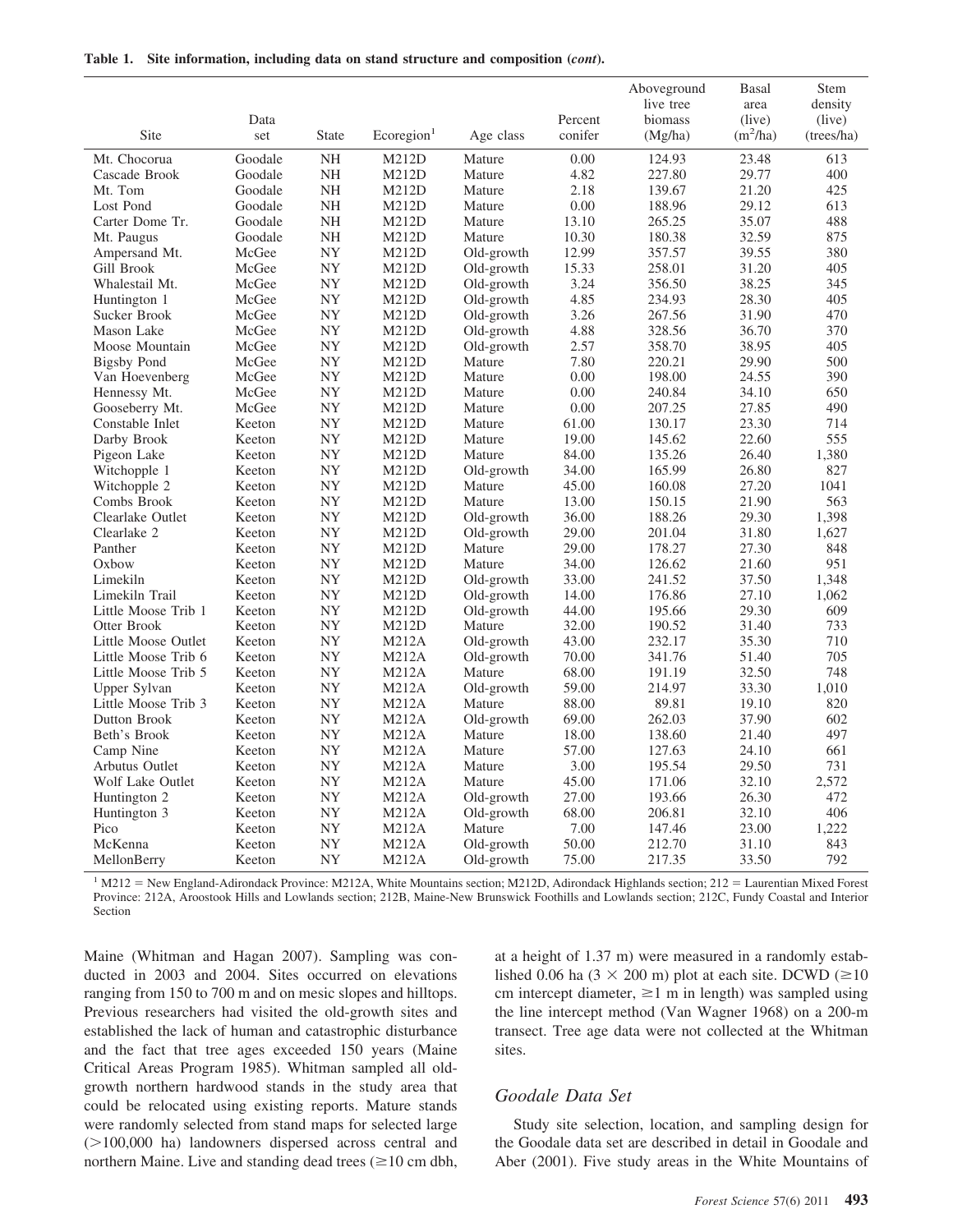**Table 2. Results of Tukey tests comparing biomass characteristics in mature (80- to 150-year-old, even to multiaged) versus old-growth (>150 years old, uneven-aged) northern hardwood-conifer forests.**

|                            | Aboveground biomass |            |                                     |            |                   |            |                     |             |                  |
|----------------------------|---------------------|------------|-------------------------------------|------------|-------------------|------------|---------------------|-------------|------------------|
|                            |                     | Means      | 95% Confidence<br>Intervals $(\pm)$ |            | Sample size $(n)$ |            | Statistical results |             |                  |
|                            | Mature              | Old-growth | Mature                              | Old-growth | Mature            | Old-growth | T critical          | T statistic | $\boldsymbol{P}$ |
|                            |                     | . (Mg/ha)  |                                     |            |                   |            |                     |             |                  |
| Live Trees                 |                     |            |                                     |            |                   |            |                     |             |                  |
| Region                     | 194.95              | 266.33     | 17.56                               | 23.65      | 48                | 46         | 1.663               | $-4.749$    | < 0.001          |
| ME                         | 226.13              | 283.33     | 36.05                               | 51.93      | 18                | 17         | 1.699               | $-1.774$    | 0.043            |
| <b>NH</b>                  | 194.84              | 277.75     | 24.47                               | 34.09      | 11                | 8          | 1.761               | $-3.872$    | < 0.001          |
| <b>NY</b>                  | 165.49              | 248.22     | 17.22                               | 27.17      | 19                | 21         | 1.692               | $-5.041$    | < 0.001          |
| Standing dead              |                     |            |                                     |            |                   |            |                     |             |                  |
| Region <sup>1</sup>        | 21.49               | 41.44      | 4.07                                | 7.89       | 37                | 38         | 1.673               | $-4.407$    | < 0.001          |
| <b>ME</b>                  | 20.82               | 36.78      | 7.06                                | 12.81      | 18                | 17         | 1.708               | $-2.139$    | 0.021            |
| <b>NY</b>                  | 22.12               | 45.21      | 4.43                                | 9.79       | 19                | 21         | 1.701               | $-4.212$    | < 0.001          |
| Total                      |                     |            |                                     |            |                   |            |                     |             |                  |
| Region <sup>1</sup>        | 216.48              | 305.37     | 22.43                               | 29.93      | 37                | 38         | 1.668               | $-4.659$    | < 0.001          |
| ME                         | 246.95              | 320.11     | 37.45                               | 54.62      | 18                | 17         | 1.699               | $-2.165$    | 0.019            |
| <b>NY</b>                  | 187.61              | 293.43     | 18.38                               | 31.70      | 19                | 21         | 1.694               | $-5.660$    | < 0.001          |
| Downed coarse woody debris |                     |            |                                     |            |                   |            |                     |             |                  |
| Region <sup>1</sup>        | 27.10               | 35.94      | 5.07                                | 4.79       | 37                | 38         | 1.666               | $-2.569$    | 0.006            |
| ME                         | 24.16               | 28.15      | 6.00                                | 6.12       | 18                | 17         | 1.692               | $-0.985$    | 0.166            |
| <b>NY</b>                  | 29.88               | 42.25      | 8.47                                | 6.21       | 19                | 21         | 1.691               | $-2.467$    | 0.009            |

Sample sizes varied because of differences among the four subregional data sets. Comparisons were significant at  $\alpha$  =

<sup>1</sup> Includes Maine and New York only; sufficient sample sizes were not available for New Hampshire for these variables.

New Hampshire were identified from historical maps, each containing sites originating from fires or logging (the mature sites) or in old-growth. There was one location at each study area for each of the three site histories, for a total of 15 sites (10 mature and 5 old-growth). Elevations ranged from 600 to 700 m; the sites were sampled in 1996. At each site, two randomly placed,  $20 \times 20$ -m (0.04-ha) plots were established on drained, midslope topographic positions. dbh and species were recorded for all live trees  $> 9.5$  cm dbh and 1.37 m in height. The data set does not include data for standing dead trees, DCWD, or tree ages, and thus sample sizes in the regional data set are lower for those variables.

#### *Data Analysis*

Our analysis consisted of four elements designed to evaluate the competing hypotheses regarding late-successional biomass development in northern hardwoods. These were 1) processing and standardization of field data to generate a regional-scale set of biomass estimates and stand structure metrics, 2) comparisons of age classes to provide a regional perspective based on the available categorical data (see Table 2 for sample sizes), 3) regression modeling of biomass in relation to dominant tree age for the subset of sites  $(n = 29)$  from which continuous age data were available, and 4) a multivariate analysis to test the sensitivity of biomass estimates to multiple sources of variability  $(n =$ 94). These elements are described sequentially below. All statistical analyses were run in TIBCO Spotfire  $S + 8.1$ . Tests were significant at  $\alpha = 0.05$ .

Field data from the four data sets were processed in either Microsoft Excel (Goodale, McGee, and Whitman data sets) or the Northeast Ecosystem Management Decision Model (Keeton data set) (Twery et al. 2005) to generate a suite of stand structure biometrics. All tree-related metrics were standardized to a  $>10$ -cm dbh minimum size threshold. Aboveground tree biomass estimates were calculated from dbh measurements using species-specific allometric equations. For the Keeton, McGee, and Whitman data sets, the equations followed Jenkins et al. (2003). The Goodale data were processed using equations from Whittaker et al. (1974) with modifications by Siccama et al. (1994) for yellow birch, sugar maple, American beech, and red spruce; equations from Hocker and Early (1983) were used for paper birch (*Betula papyrifera*), red maple, aspen (*Populus tremuloides*), and eastern hemlock.

DCWD volume estimates were calculated differently for line-intercept versus fixed-area plot surveys. The former relied on equations from Warren and Olsen (1964) as modified by Shivers and Borders (1996), whereas the latter used geometric equations described in McGee et al. (1999). Our procedure for converting DCWD volumes to biomass involved two steps. First, we conducted an analysis using the subset of sites (New York) for which decay class data were available. Decay class-specific conversion factors (i.e., specific gravity values) from Harmon et al. (2008) were applied to the volume data sorted by age class. Then we calculated an average conversion factor that accurately estimated biomass for each age class, given the differences in decay class distributions (see Results below). These values were 0.325 and  $0.285$  g/cm<sup>3</sup> for mature and old-growth, respectively, and were consistent with conversion factors generated from bulk density measurements of DCWD in the Adirondacks (McGee et al. 1999). In the second step, volume data for all the sites were converted to biomass using these age classspecific values.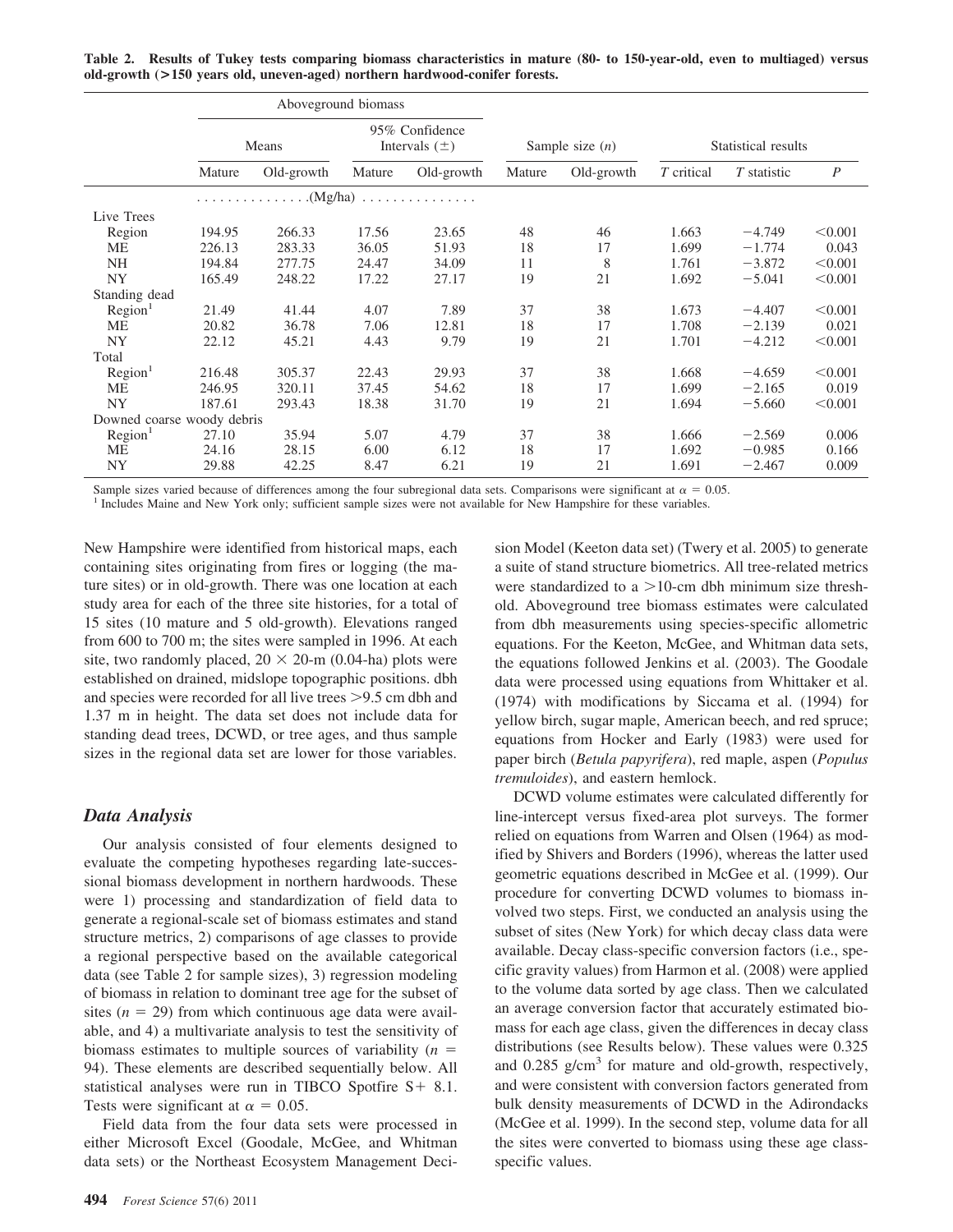We used linear regression modeling to analyze relationships between dominant tree age and biomass/stand structure variables. Alternate curve-fitting techniques were used to assess the relative fit of linear, logarithmic, polynomial (second to fourth order), and negative exponential curves, applied as transformations of the dependent variable. Residuals were plotted and examined for evidence of heteroscedasticity. Where nonlinear curves explained equal or greater variance compared with a linear trend and where asymptotic relationships were the most mechanistically plausible, we selected the nonlinear (in all cases logarithmic) curve as the final model.

We used Tukey honestly significant difference tests, assuming unequal variance for all categorical comparisons of biomass and stand structure variables by age class (mature versus old-growth) and state. We also used Tukey tests and one-way analysis of variance to examine differences in basal area estimates between data sets as a function of sampling intensity and subregion. Basal area was selected as the indicator metric for these analyses because of its sensitivity to sampling intensity in spatially heterogeneous systems (Shivers and Borders 1996).

For the final step in our analytical procedure we conducted a classification and regression tree (CART) analysis. This allowed us to examine the relative influence of forest age class versus ecoregion and the proportion of conifers (by basal area) at each site (independent variables) on aboveground biomass (dependent variable). Sites were assigned to ecological units (sections) according to the National Hierarchy of Ecological Units (Table 1) following Smith and Carpenter (1996). Our rationale was that subregional ecological variability (e.g., climate, soils, productivity, and disturbance regime) might account for variability in biomass levels independent of forest age class (McNab et al. 2007). Likewise, the shade-tolerant conifer component in mixed stands or increasing late in succession has the potential to influence biomass development (Stoy et al. 2008). Because our sites encompass a range of percent conifer values, it was important to distinguish this source of variability from the effects of forest age. CART is robust, a nonparametric, binary procedure, accommodating both categorical and continuous variables (De'ath and Fabricius 2000). The procedure hierarchically partitions values of the independent variables through successive splits based on the amount of variance explained in values of the dependent variable. We used cost-complexity pruning to eliminate nonsignificant nodes. CART was not used in our study to establish definitive threshold values for the predictor variables. Rather, CART provided a way to rank the relative predictive strength of the independent variables of interest.

#### **Results**

## *Categorical Comparisons between Mature and Old-Growth Forests*

Old-growth sites in our data set had significantly higher mean levels of aboveground tree biomass in comparison with mature stands. This held true for live, standing dead, and total (live  $+$  standing dead) tree biomass as well as for DCWD. We found old-growth biomass to be significantly

greater at both subregional and regional scales (Table 2). As an average for the region, old-growth forests contained 266 and 41 Mg/ha of live and standing dead aboveground tree biomass, respectively. These values were compared with regional means of 195 (live) and 25 Mg/ha (standing dead) for mature stands. Thus, the mature (80- to 150-year-old) stands contained 73% of the live biomass and 61% of the standing dead tree biomass found on average in old-growth forests. The biomass contrasts were consistent with other measures of structural complexity. For instance, basal areas (live and standing dead), large tree densities (live and standing dead), and quadratic means diameters were all significantly greater in old-growth compared with mature forest sites. Stem densities were not significantly different between age classes.

Although the biomass means were statistically different, there was considerable variation across the region. For example, mature live tree biomass ranged from 90 Mg/ha at a site in New York to as high as 391 Mg/ha in a productive, well-developed stand approaching 150 years of age in Maine. Old-growth live tree biomass, in comparison, ranged from 104 Mg/ha at a recently disturbed site to 569 Mg/ha, a value almost twice the regional average for old-growth; both sites were in Maine. The highest average live tree aboveground biomass levels for old-growth were reached in Maine (283 Mg/ha), with New Hampshire (278 Mg/ha) intermediate and New York (248 Mg/ha) the lowest, although these subregional means were not statistically different. Live biomass in mature forests was proportionately lowest, relative to that in old-growth, in New York (67%) compared with New Hampshire (70%) and Maine (80%); again these contrasts between subregions were not statistically significant.

Both DCWD volume and biomass were significantly greater in old-growth relative to that in mature forests for New York and the region; DCWD biomass was not significantly different between age classes for Maine although volumes were (Table 3). Regional mean volumes were 83 m<sup>3</sup>/ha in mature stands (or 32% lower) compared with 122 m3 /ha in old-growth stands. The mature sites in New York had a larger percentage (55%) of DCWD volume in lessdecayed classes (1–2), whereas old-growth sites had a larger proportion (61%) in well-decayed classes (3–5). Biomass contained in the downed log pool represented 11.1 and 10.5% of the total aboveground biomass (DCWD  $+$  live and standing dead trees), not including understory vegetation and fine litter, for mature and old-growth stands, respectively. Thus, we did not find a significant difference between age classes in DCWD biomass as a proportion of total aboveground biomass. Old-growth stands had significantly higher mean DCWD biomass values (36 Mg/ha) in relation to mature stands (27 Mg/ha). Like the other structural variables, DCWD biomass varied widely throughout the region and within age classes (Table 2). Levels ranged from 6 to 71 Mg/ha for mature stands and from 11 to 65 Mg/ha for old-growth, similar ranges although the means differed. At the subregional scale, New York had higher DCWD biomass levels than Maine for both mature and old-growth sites; these differences were statistically significant.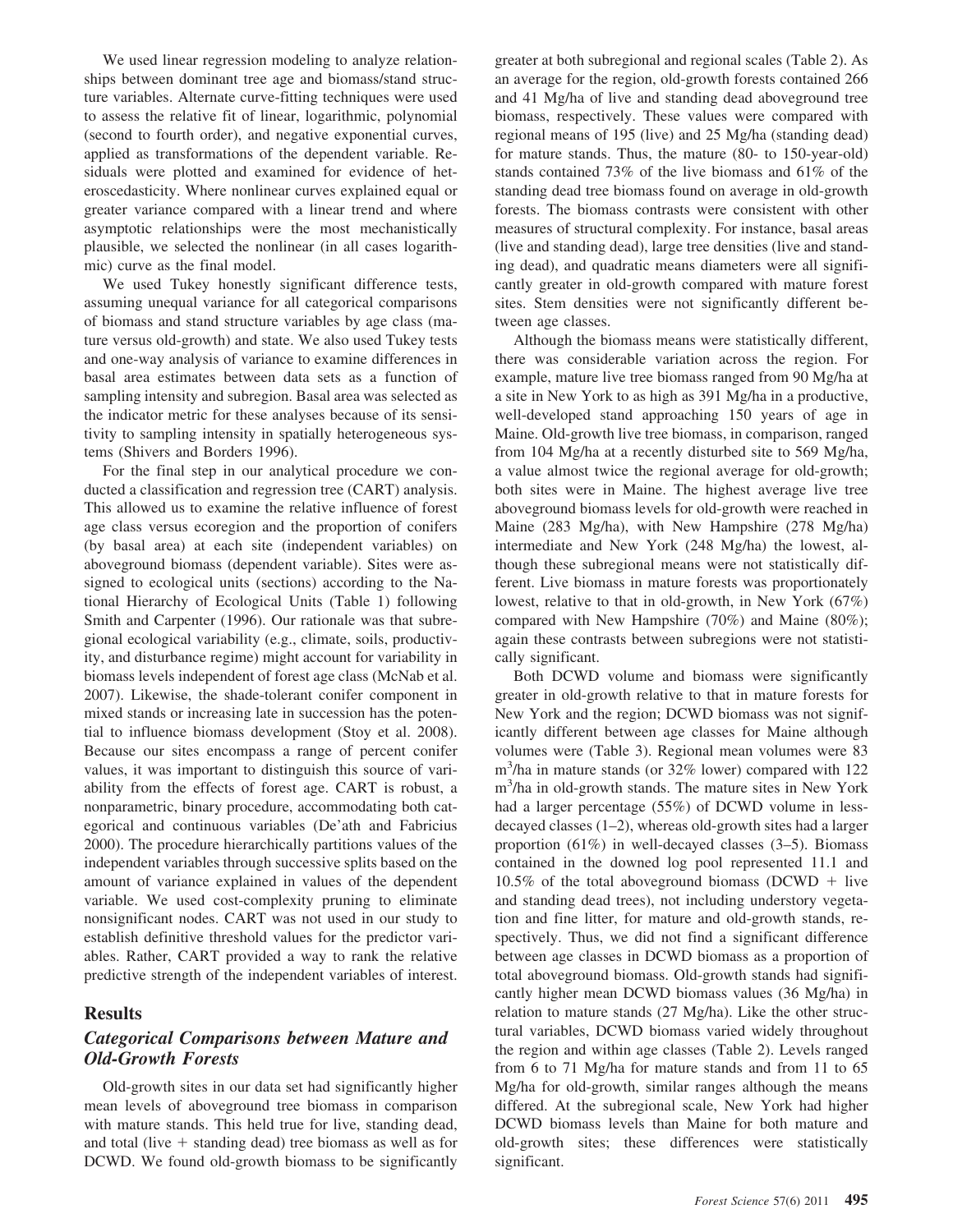## *Biomass Development in Relation to Dominant Tree Age*

Aboveground tree biomass showed positive relationships with dominant tree age for our sites in the Adirondack region of New York (Figure 1). There were significant relationships for live ( $r^2 = 0.52$ ,  $P < 0.001$ ), standing dead  $(r^2 = 0.36, P < 0.001)$ , and total  $(r^2 = 0.63, P < 0.001)$ aboveground tree biomass. In each case we fitted logarithmic curves to the data because these explained the greatest amount of variation, although linear trends exhibited similar correlation coefficients. The logarithmic curves exhibited moderately strong asymptotic relationships, showing evidence of leveling off at values close to 280, 230, and 50 Mg/ha for total, live, and standing dead aboveground tree biomass, respectively, in stands with dominant tree age 400 years. However, the trend lines did not reach clear asymptotes over the range of dominant tree ages evaluated, suggesting the potential for continued net positive biomass accumulations into greater ages. There was no evidence of peaks or declines in biomass before the maximum dominant tree age achieved in the data set. This conclusion was based on fitting polynomial curves capable of detecting such relationships. The regression results were limited by the relative lack of data points for age values between 150 and 250, although the 205-year-old site had aboveground live biomass very close to the trend line (Figure 1). Although the predicted biomass trends for this gap in the age range are similar to basal area trends previously reported for the Adirondacks (Ziegler 2000), we cannot rule out the possibility that the asymptote is reached earlier than predicted by our regression equations.

The strong positive relationship between biomass and dominant tree age reflects, in part, the increasing density of large trees  $(50 \text{ cm}$  dbh) as stands develop (Figure 2). Large tree densities were strongly related to dominant tree ages based on regression results. A logarithmic curve explained the greatest variation for live large trees ( $r^2 = 0.64$ ,  $P < 0.001$ ), whereas a linear relationship had the best fit for large standing dead trees ( $r^2 = 0.41$ ,  $P < 0.001$ ). Large tree density is, in turn, strongly correlated  $(r^2 = 0.48, P <$ 0.001) with aboveground biomass, as demonstrated by a regression of live large density against live tree biomass across all 94 sites in our data set (Figure 2, bottom panel). Neither total (all sizes) live tree nor total standing dead densities were significantly correlated with age across the age range examined, with linear regressions exhibiting slopes near zero.

That total aboveground biomass is increasing across the range of dominant tree ages in our data set is demonstrated also by the positive relationship between age and DCWD biomass (Figure 3). Although DCWD biomass was highly variable among sites, a logarithmic curve explained 24% of the variation in the relationship with dominant tree age. DCWD biomass approached an asymptote of approximately 55 Mg/ha in stands 400 years of age or older, but like standing tree biomass, did not level off over the range of ages assessed. Thus, continued DCWD biomass accumulations are possible into older dominant tree ages.



**Figure 1. Aboveground biomass in relation to dominant canopy tree age in the Adirondacks, New York**  $(n = 29)$ . Shown are logarithmic models for live  $[y = 65.39\text{ln}(x) - 158.19]$ , standing dead  $[y = 17.389\text{ln}(x) - 158.19]$ **61.633**], and total [live + standing dead,  $y = 82.779 \ln(x) - 219.83$ ] trees.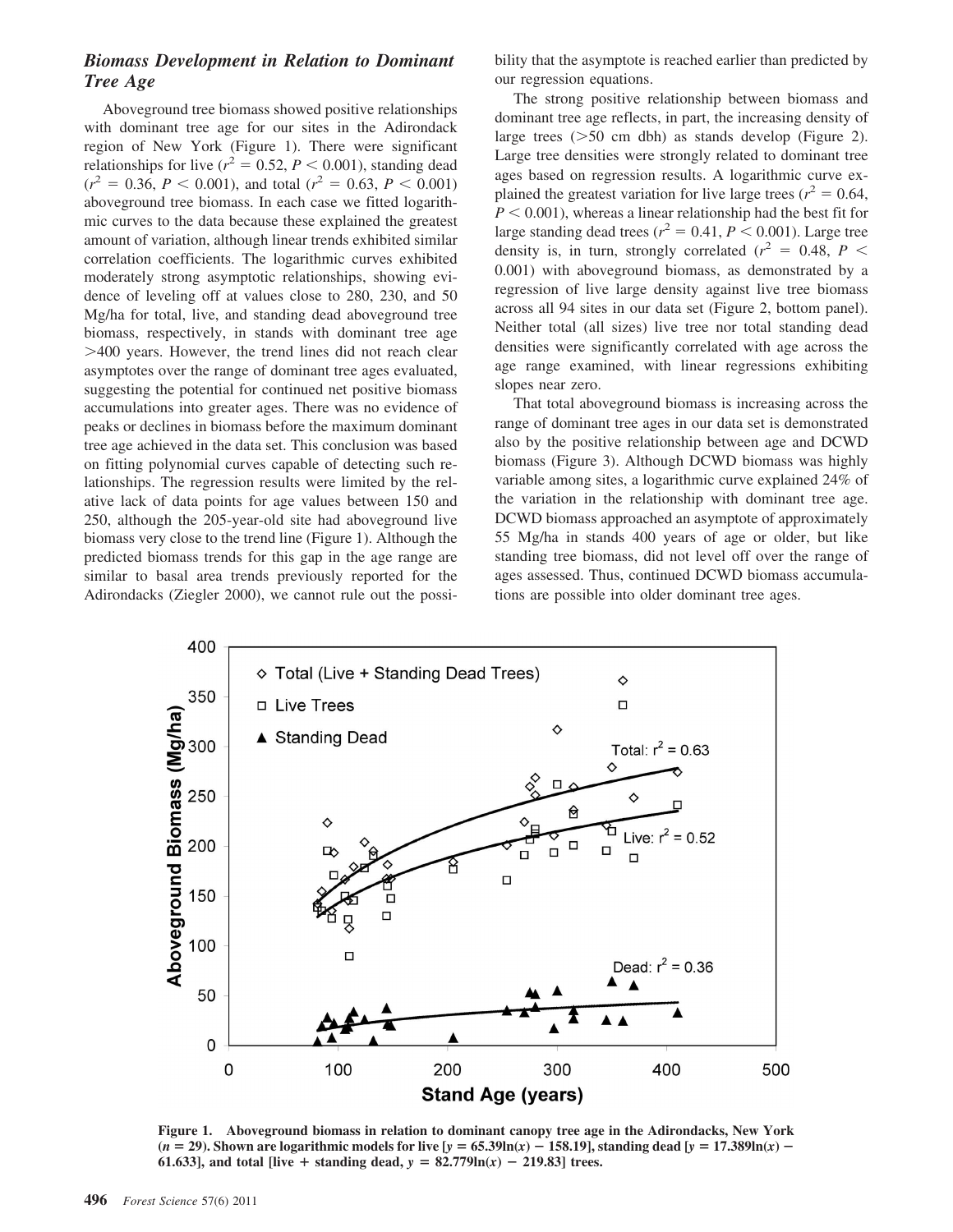

**Figure 2.** Top panel: Density of large trees  $($ >50 cm dbh) in relation to stand age  $(n = 29)$ . A logarithmic model  $[y = 29.166\ln(x) - 127.03]$  explained the most variation for live trees, whereas standing dead trees exhibited a linear relationship ( $y = 0.0295x - 0.584$ ). Bottom panel: Relationship between live large tree **density and aboveground live tree biomass (** $n = 79$ **), exhibiting a linear model fit (** $y = 2.6814x + 143.09$ **).** 

## *Relative Influence of Age Class, Ecoregion, and Species Composition*

Forest age has a controlling and dominant effect on biomass development relative to ecoregional variability and the conifer component in mixed hardwood-conifer stands. This conclusion was clearly supported by CART results, in which age class emerged as the primary (top tier) predictor of aboveground live tree biomass (Figure 4). However, both ecoregion and percent conifer were included in the CART (and thus were statistically significant) as secondary (lower tiered) predictors. For old-growth sites, percent conifer explained variation in aboveground biomass, with sites comprising between 5 and 22% conifer basal area having the greatest aboveground biomass (mean  $= 301$  Mg/ha). Sites falling to less than  $5\%$  were intermediate (mean = 288) Mg/ha) and sites greater than  $22\%$  were lowest (mean =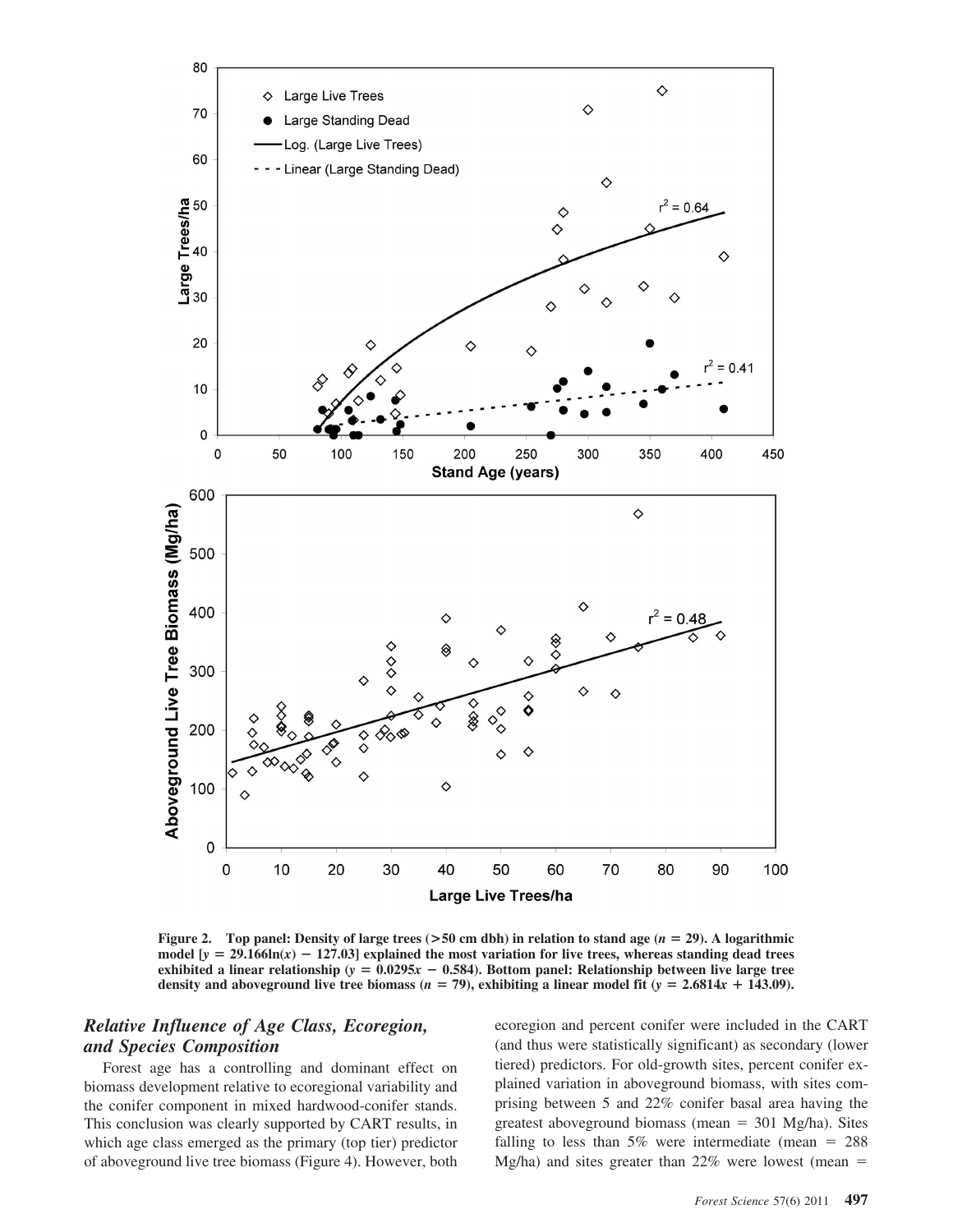

**Figure 3.** Relationship between DCWD biomass and stand age  $(n = 29)$ . A logarithmic curve explained **the greatest variation in this relationship**  $[y = 18.463\text{ln}(x) - 57.495]$ **.** 



**Figure 4.** CART model, showing statistically significant ( $\alpha = 0.05$ ) independent variables selected, split values, and **partitioned mean values (bottom) of the dependent variable (aboveground live tree biomass,** *n* **94). The figure ranks variables by predictive strength (top to bottom). Length of each vertical line is proportional to the amount of deviance explained. Minimum observations required for each split 15; minimum deviance 0.01.**

223 Mg/ha) in biomass within the old-growth age class. Together these results signaled a range in which a minor conifer component is sometimes associated with elevated biomass in old mixed stands, provided this does not exceed approximately one-quarter of total live tree basal area. Variance (or deviance) in our data set explained by percent conifer was approximately one-third of that explained by age class alone on the basis of the CART output.

Biomass development was also associated with ecological variability attributable to differences among ecoregions (or sections). Ecoregion was selected in the CART as a secondary explanatory variable for mature sites. Within the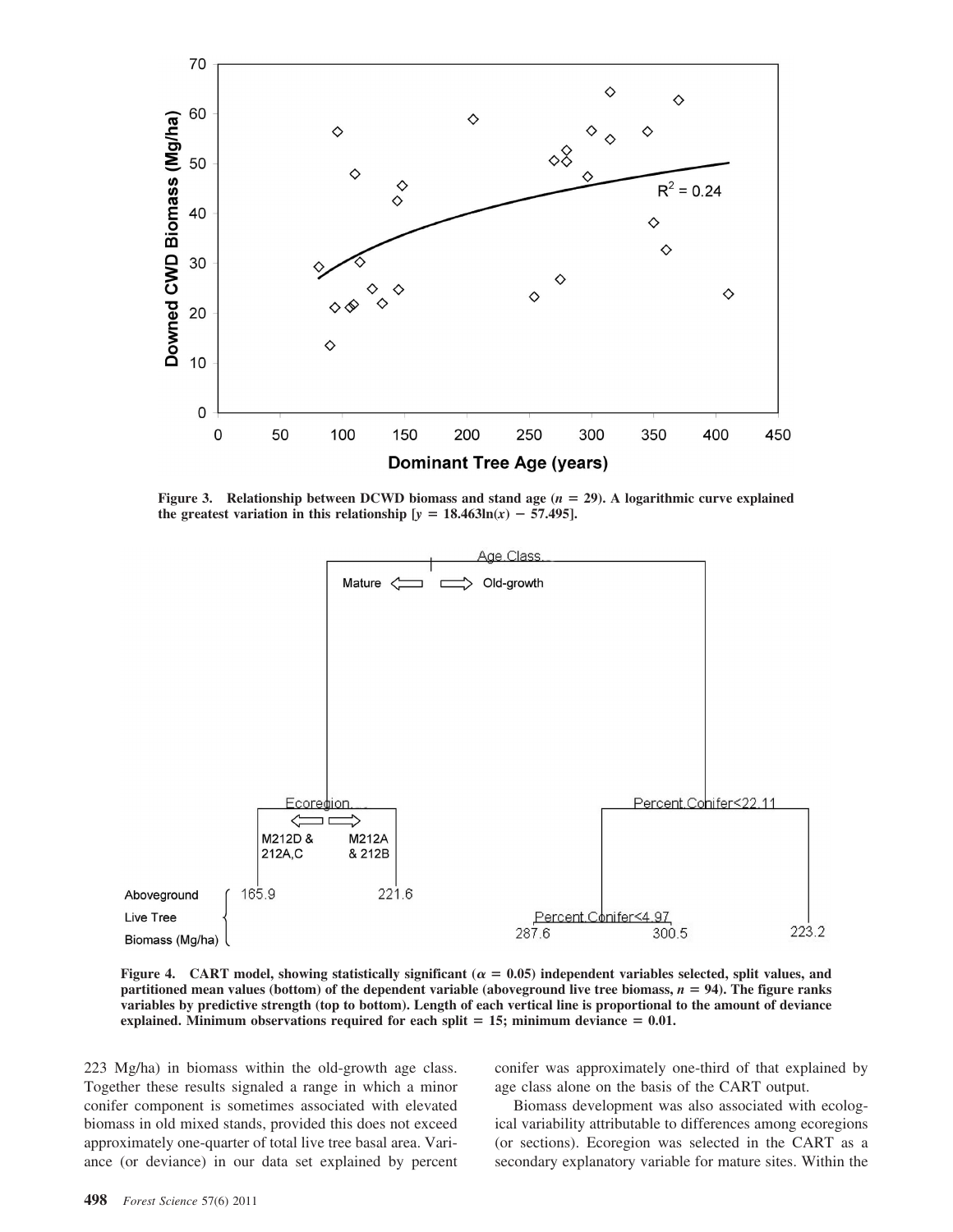mature age class, aboveground biomass was lowest  $(mean = 166 Mg/ha)$  at sites in the Adirondack Highlands section (M212D) of New York, and two sections (212A and 212C) in the Laurentian Hills and Lowlands Province of southeastern to northeastern Maine. Mature forest biomass was higher (mean  $= 222$  Mg/ha) in the White Mountains section (M212A) of New Hampshire and western Maine, and one section (212B) of the Laurentian Province in Maine. Ecoregion explained approximately one-fourth of the variation explained by age class alone.

#### *Error Related to Subsampling Intensity*

An important difference among the data sets was the intensity of subsampling (i.e., use of multiple plots) within sites. In one data set, subsampling consisted of  $6-10$  plots per site, whereas for the other data sets there were only 1 or 2 plots. Because total gap area in late-successional/oldgrowth northern hardwood forests can range from 5 to 10% (Runkle 1982, Ziegler 2002), sampling methods that fail to capture fine-scaled spatial variability (Curzon and Keeton 2010) are prone to error in terms of estimating forest structure attributes. For instance, excluding gaps from the sample may cause an overestimation of basal area and aboveground biomass in both mature and old-growth stands, although the error will be greater for the latter because of their higher gap fractions (Dahir and Lorimer 1996).

Despite these limitations, single plot per site data from old forests are commonly used for regional and even global estimates of biomass dynamics and carbon stocks (see, for example, sources reviewed in Luyssaert et al. 2008 and Keith et al. 2009). Nevertheless, it is important to recognize that the data derived from sites sampled more intensively are probably more robust. However, we found no statistically significant difference in basal area estimations for the Adirondacks in a comparison of the sites sampled intensively versus those sampled with only two plots. This comparison held for both old-growth  $(P = 0.35)$  and mature  $(P = 0.27)$  forest sites. Likewise, there were no statistical differences when we compared mature  $(P = 0.16)$  and old-growth  $(P = 0.47)$  basal areas among all four data sets based on analysis of variance results. These results suggest that the random plot placement used in all four data sets may have minimized this source of error.

#### **Discussion**

#### *Evaluation of Competing Hypotheses*

Our results support the hypothesis that biomass has the potential to increase very late into stand development, showing only slight declines as dominant trees pass 300 years of age, and continued additions to 400 years and beyond. Our data showed no evidence of peaks in early old-growth (e.g., approximately 200 years of age), declines subsequently (i.e., a "transition" phase), or steady-state dynamics as predicted by Bormann and Likens (1979). Correlations between total aboveground biomass and dominant tree age were related not just to increases in the standing dead tree component but also to substantial biomass accrual in live trees. Large tree densities (live and standing dead)

were strongly correlated with both age and aboveground biomass, whereas total live and standing dead stem densities showed no relationship with age across the range represented in our data set, a phenomena observed previously (Keeton et al. 2007). These results suggest that large trees make a proportionately greater contribution to total biomass as stands undergo late-successional development (Brown et al. 1997) and where disturbance dynamics allow persistence of some canopy dominants to very old ages.

Continued biomass development leads to substantially greater carbon storage levels in both live and standing dead tree pools (standing and downed), in comparison to levels achieved during maturation stages of development (Franklin et al. 2002). This inference was strongly supported by the categorical comparisons of age classes, which resulted in consistent findings for all of the subregions examined. Collectively the results suggest the potential for biomass additions (positive NEP) and related high-magnitude carbon storage over longer time frames than predicted previously for the northern hardwood region (Figure 5, top panel). Maximum attainable biomass levels and accrual rates are likely to vary by site, species composition, and ecoregion, as suggested by the CART results. For instance, total aboveground biomasses reached at our oldest sites (approximately  $250 - 350$  Mg/ha in stands  $> 350$  years old) are still only equal to or slightly below peak levels initially predicted for Hubbard Brook by the JABOWA model (350 Mg/ha, reached at approximately 200 years, declining to a longterm average of 300 Mg/ha after 400 years) (Whittaker et al. 1974).

Our findings did not directly support the alternate hypothesis offered by Fahey et al. (2005) regarding biomass stabilization or decline earlier than predicted by Bormann and Likens (1979). Likewise, they were not consistent with Martin and Bailey (1999) who, working at the Bowl Research Natural Area in New Hampshire, found that a logged stand recovered biomass comparable to average levels (208 Mg/Ha) after 100 years in a mosaic of (variable structure) old-growth areas. However, there are several possible explanations for these discrepancies. We propose three, each of which warrants further investigation and none of which is mutually exclusive.

## *Intraregional Variability*

The first is that discrepancies among empirical studies may reflect regional- and site-level variability in late-successional biomass development processes. By this explanation, the Hubbard Brook findings may represent a lower point within this spectrum, whereas the highest values reported in this and other articles (e.g., Woods and Cogbill 1994, Ziegler 2000) may define the upper limits. Evidence supporting this line of thinking include the documented effects of anthropogenic stressors on forest productivity, expressed heterogeneously throughout the northern hardwood region (e.g., Aber et al. 2001, Schaberg et al. 2001), the region's pronounced site-specific edaphic variability (Seymour 1995), and variable stand dynamics attributable to different natural disturbance histories (Seymour et al.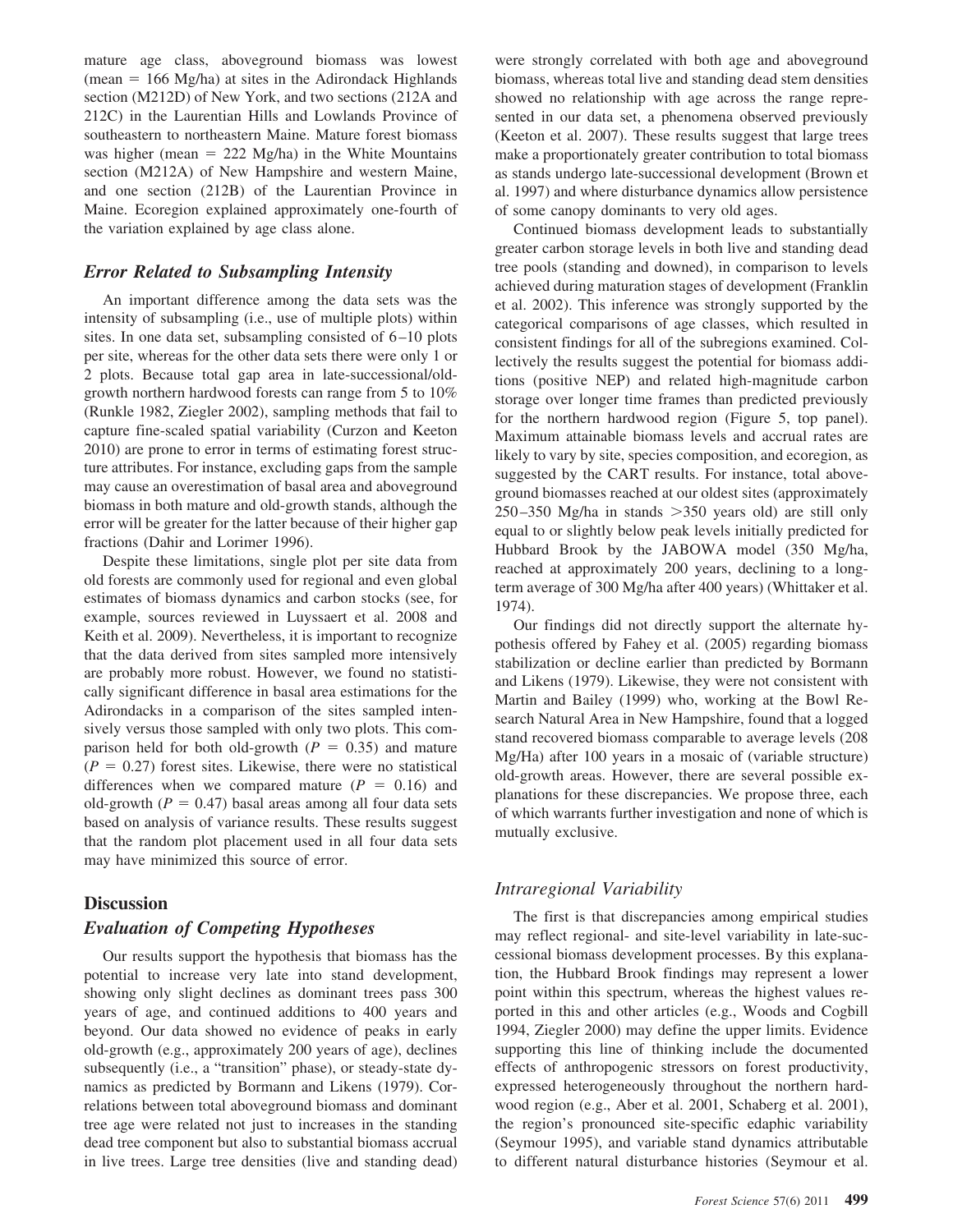

**Figure 5. Conceptual models of stand-scale aboveground biomass development pathways for northern hardwood-conifer forests. Top panel: Pathway A depicts the widely referenced Bormann and Likens (1979) model, based on empirical data for young stands and theoretical projections for late-successional stands. Pathway B shows observed live tree biomass trends in a secondary stand at Hubbard Brook Experimental Forest, with earlier than predicted stabilization and possible decline (Fahey et al. 2005). Pathway C is based on empirical data presented in this and other studies (e.g., Ziegler 2000), suggesting continued long-term biomass accumulation potential in late-successional forests. Collectively these pathways may represent a range of variability for the northern hardwood region. Bottom panel: Hypothetical aboveground biomass dynamics in response to partial disturbances, such as microbursts, moderate-severity hurricanes, tornadoes, and ice storms. Note that live tree biomass declines following each disturbance, but it is hypothesized to recover asymptotically due to maintenance of multiaged to uneven-aged structures. If the time between partial disturbances is long enough, steady-state dynamics driven by gap dynamics (indicated in the panel by the dip before the second disturbance) are theoretically possible, although these were not evident in our data set.**

2002). Land-use history is another major source of variability affecting stand development rates and trajectories in secondary forests (Foster et al. 1998, McLachlan et al. 2000).

The CART results showed that although forest age was the dominant factor, other sources of variability are important determinants of biomass development potential. Likewise, our data set contained a wide range of aboveground biomass values, with substantial overlap between the lower values obtained in the old-growth age class and the higher values presented in the mature age class. This variability clearly reflected the range of conditions encountered in all stands, including extent of recent wind throw and ice damage (Manion and Griffin 2001, Curzon and Keeton 2010), site quality (Keeton et al. 2007), and mortality related to beech bark disease (Gavin and Peart 1993, McGee et al. 1999). It also may reflect varying degrees of historical

**500** *Forest Science* 57(6) 2011

harvesting effects in mature stands. For instance, some of our unmanaged mature stands fell within the range of highly disturbed old-growth stands.

#### *Past versus Present*

A second explanation is that biomass development may have occurred differently in the past than it does in the present. It is important to recognize that our study is a space-for-time substitution, and there are limitations to the inferences that can be drawn from chronosequence research. Our data do not track the individual pathways along which each stand has developed over past centuries or recent decades, and, therefore, they do not provide a basis for evaluating current biomass dynamics. It is thus possible that sustained positive biomass development may have been more likely in the past, whereas anthropogenic stressors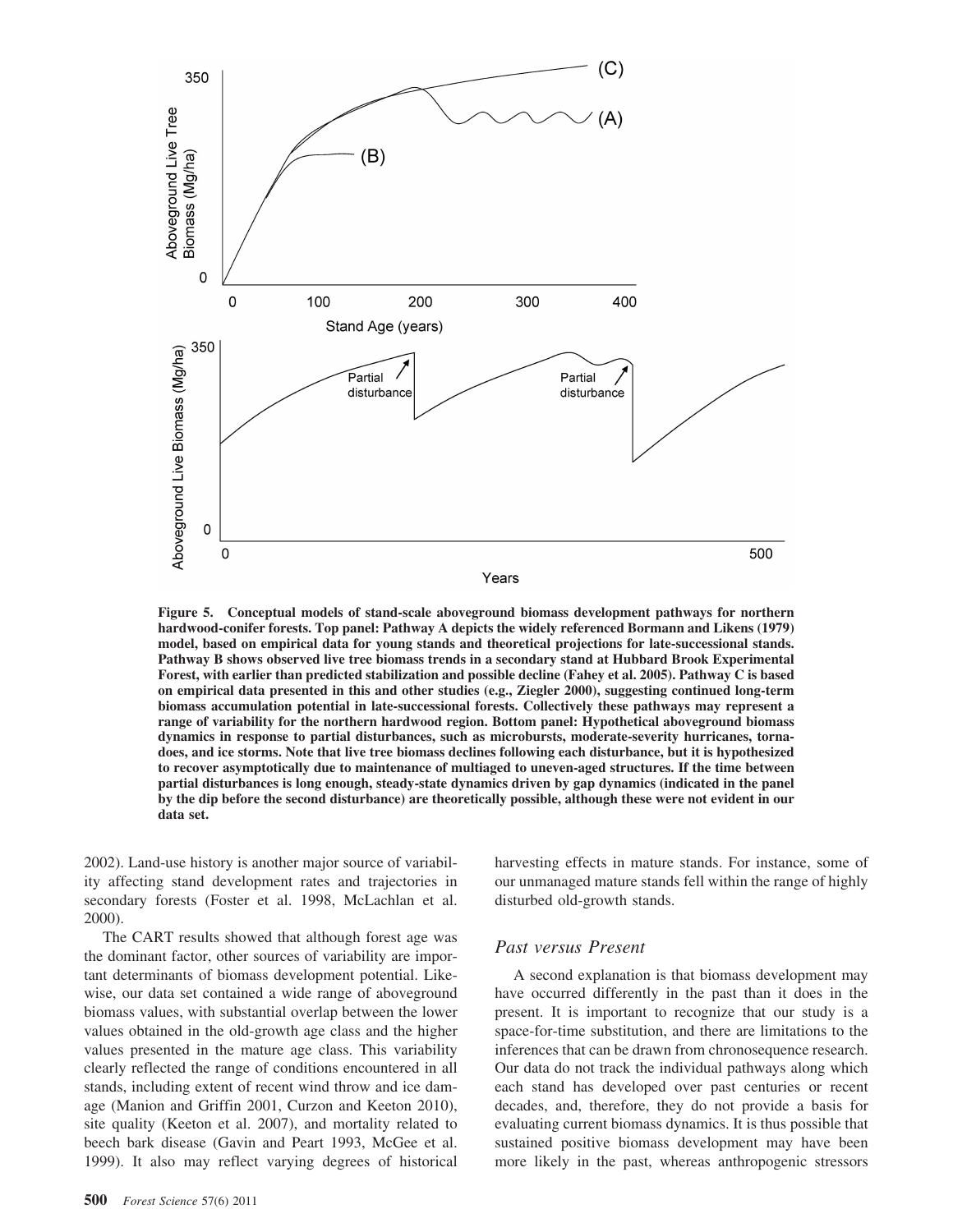may have reduced this potential in the present as proposed by Fahey et al. (2005).

## *Primary versus Secondary Forest Dynamics*

A third possibility is that biomass dynamics may be fundamentally different in primary forests compared with that in the secondary forests now recovering across the northeastern United States and observed at Hubbard Brook. This difference, in turn, may relate to the natural disturbances affecting primary forest landscapes over past centuries. The literature for the northeastern United States has emphasized either high-frequency, low-intensity disturbances, such as fine-scaled gap-forming events or very low-frequency (e.g., return intervals exceeding 1,000 years), high-intensity disturbances, such as high-severity hurricanes, and may have underreported intermediate intensity disturbances (Seymour et al. 2002). However, there is a growing recognition of intermediate-intensity events operating across centennial-scale frequencies, such as microbursts, tornadoes, insect outbreaks, and ice storms (North and Keeton 2008). They are also caused by low- to moderate-severity hurricanes in interior and northwestern portions of the region (Boose et al. 2001). Intermediate-intensity disturbances cause partial mortality with high, although spatially variable, densities of residual live trees (Millward and Kraft 2004, Woods 2004, Hanson and Lorimer 2007). They have been shown to produce nonequilibrium dynamics in Adirondack old-growth forests (Ziegler 2002, Curzon and Keeton 2010).

Nonequilibrium dynamics attributable to partial disturbances would produce biomass responses very different from those for the Bormann and Likens (1979) model for secondary forests. The latter predicted an early peak in biomass primarily due to an initial period of even-aged development. The predicted point of maximal biomass development was a function of efficient growing space allocation. Canopy disturbances, mortality in the dominant cohort, and changing species composition were predicted to result in subsequent declines and steady-state dynamics in stands composed of a "shifting mosaic of patches" (Whittaker et al. 1974). However, in a forest landscape subject to spatially heterogeneous, variable frequency but periodic partial disturbances, complete reinitiation of stand development would seldom occur (Schulte and Mladenoff 2005, D'Amato and Orwig 2008), and thus there would rarely, if ever, be an early stage of true even-aged structural development at the stand scale. Instead, stand-scale biomass would drop after each disturbance, only to recover subsequently while maintaining multiaged structure (Woods 2004, Hanson and Lorimer 2007) (Figure 5, bottom panel). This type of dynamic would produce the same logarithmic relationships with dominant tree age we found across our chronosequence. Bormann and Likens (1979) actually suggested that such a dynamic might be possible in unevenaged systems characterized by partial disturbances. Thirty years later there is emerging empirical evidence that may support this prediction. We propose this as a hypothesis worthy of further investigation.

### *Error in Biomass Estimation*

A potential source of error in our study was the use of diameter-based allometric equations to estimate large trees biomass. The equations of Jenkins et al. (2003) incorporate a correction factor for large trees based on Freedman (1984) but do not account for rotten wood specifically. Lacking an estimate of heartrot frequency, we may have overpredicted biomass for large trees in some cases. Error also may have been introduced by the assumed relationship between tree diameter and height as predicted by the equations of Jenkins et al. (2003). However, the assumption of a positive relationship for dominant and codominant trees was supported by the significantly greater canopy heights at the old-growth compared with those at mature sites in New York as reported by Keeton et al. (2007). Having higher mean stand diameters, large tree densities, and canopy heights, the predicted biomass differences are probably robust.

Standing dead tree biomass estimates were not corrected for height or fragmentation because of incomplete data across the full regional data set. This is an important limitation given that snapped stems can be common in late-successional northern hardwood-conifer forests (Curzon and Keeton 2010). However, an analysis of tree height data in the Keeton data set showed significantly higher mean snag heights at the old-growth sites, consistent with the inferred biomass trends. In addition, there were no differences in snag density or basal area distributions by decay stage (which incorporate evidence of stem breakage and deterioration) in relation to age class or dominant tree age. Thus, these sources of error are not likely to have altered the fundamental age-related contrasts reported in this article, although we are likely to have overestimated standing dead tree biomass, possibly by as much as 22%.

## *Implications for Carbon Dynamics and Storage in Northeastern Temperate Forests*

Our results add to a growing body of literature showing that old-growth temperate forests have greater carbon sequestration and storage potential than previously realized (Keeton et al. 2010). A key finding of recent research, including gas exchange studies, has been that equilibrium NEP conditions, as previously predicted and modeled in regional and global carbon budgets (Houghton 2005), are seldom reached at stand scales in temperate and boreal forests (Pregitzer and Euskirchen 2004, Luyssaert et al. 2008). Instead, net positive carbon uptake frequently continues very late into stand development (Carey et al. 2001, Keith et al. 2009). For example, high levels of net annual carbon storage (3.0 Mg/ha) have been measured by the eddy covariance method in a  $\sim$  200-year-old old-growth eastern hemlock stand in New England (Hadley and Schedlbauer 2002). Hadley and Schedlbauer accounted for known sources of error in the eddy covariance method (see Field and Kaduk 2004), such as incorrect instrument response and footprint size of the flux system but could not rule out error due to advective  $CO<sub>2</sub>$  flux. There are conflicting findings, such as the observed declines at Hubbard Brook, attributed to reduced growth in live trees, leading Siccama et al.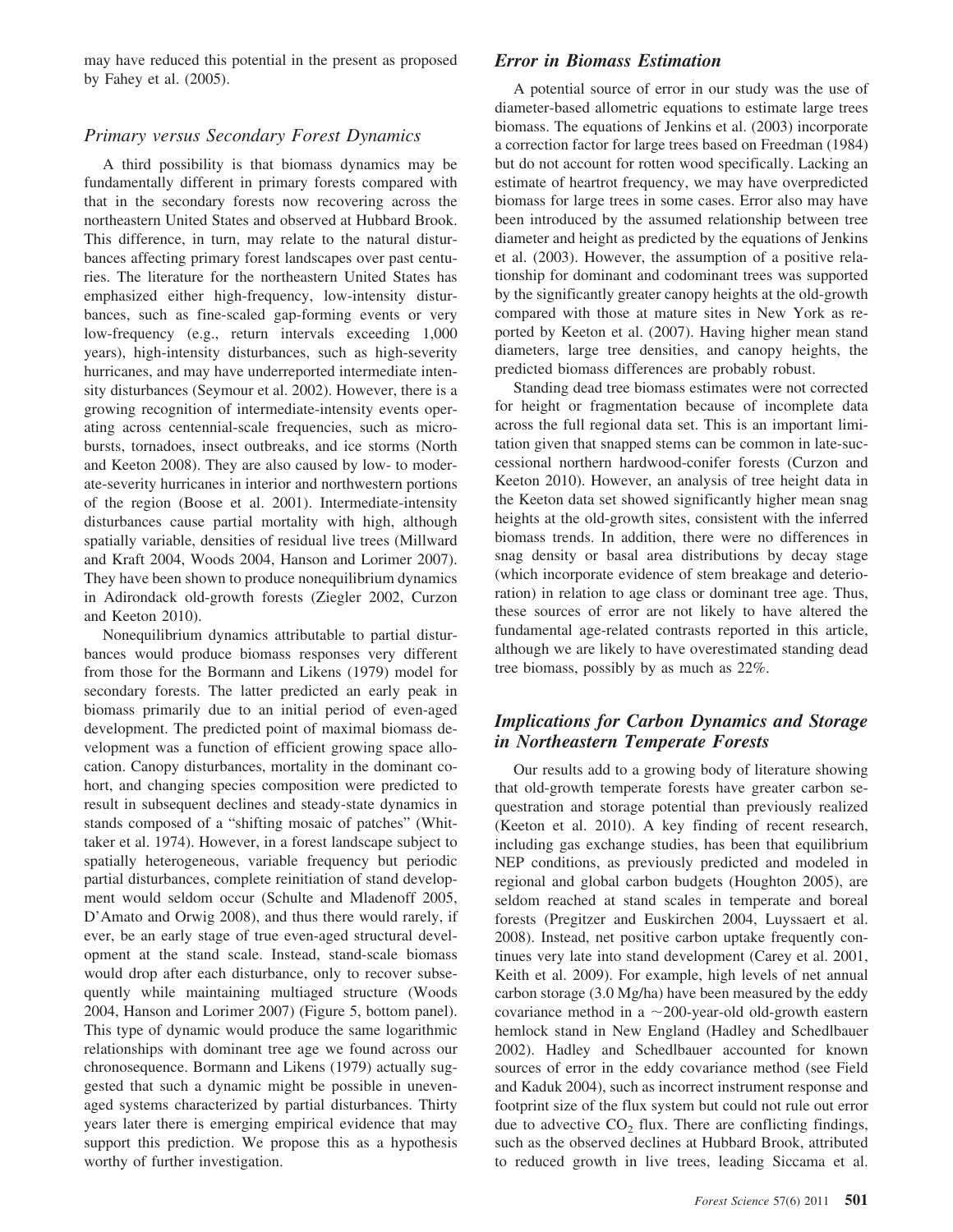(2007) to conclude that W6 is no longer a carbon sink. Long-term, net positive NEP has been attributed both to increases in the dead wood and soil carbon pools (Harmon and Marks 2002) as well as to efficient three-dimensional allocation of growing space in uneven-aged, old-growth forests (Luyssaert et al. 2008). The latter is a recognition that tree mortality in the upper canopy of uneven-aged stands is compensated for by fast colonization of available growing space by co- and subdominant trees, a function of the vertically complex canopies and wide range of tree sizes/ages characteristic of old-growth forests (Franklin and Van Pelt 2004). However, research has also shown subordinate trees to have lower light use efficiencies, which may contribute to lower NPP in some forests with heterogeneous canopies (Binkley et al. 2010).

In this context our results suggest that there is a significant potential to increase total carbon storage in the Northeast's northern hardwood-conifer forests. Young to mature secondary forests in the northeastern United States today have aboveground biomass (live and dead) levels of  $\sim$ 107 Mg/ha on average (Turner et al. 1995, Birdsey and Lewis 2003). Thus, assuming a maximum potential aboveground biomass range for old-growth of approximately 250 – 450 Mg/ha, a range consistent with upper thresholds in our data set and the lower threshold observed at Hubbard Brook, our results suggest a potential to increase in situ forest carbon storage by a factor of  $2.3-4.2$ , depending on site-specific variability. This would sequester an additional 72–172 Mg/ha of carbon. A reconstruction of pre-European settlement forest carbon storage in Wisconsin produced estimates within similar ranges for both old-growth carbon storage and current recovery potentials (Rhemtulla et al. 2009).

Although secondary forests may have the potential to more than double their aboveground carbon storage in some cases, there are many factors that will influence future trajectories of biomass development. Type and intensity of forest management approach will play a major role (Keeton 2006; Harmon et al. 2009). With development of carbon markets, this may include both reserve-based approaches, leading to development of late-successional/old-growth conditions, as well as those designed to optimize net carbon storage in actively managed forests (Harmon and Marks 2002, Seidl et al. 2007, Nunery and Keeton 2010). Carbon management probably will entail a combination of more intensive approaches intended to achieve net emissions reductions though product and energy substitution (Eriksson et al. 2007) and less intensive approaches, such as extended rotations and structural retention, favoring maintenance of high levels of in situ forest carbon storage (Ray et al. 2009b). Thus, carbon storage recovery is likely to be heterogeneous at landscape scales as a function of management alone.

However, there other important sources of uncertainty that must be considered. Global change, including climate system disruption and spread of exotic organisms, ranks foremost among these. Climate change may influence both rates and pathways (e.g., successional dynamics) of future biomass development (Aber et al. 2001, Iverson et al. 2008). Whether these result in negative or positive effects on late-successional forest carbon storage potential will depend

on many factors, including atmospheric  $CO<sub>2</sub>$  fertilization effects, intensity of warming and precipitation changes, extent of species range shifts, and interactions with other stressors, such as disturbances, disease, airborne pollutants, and land use (Ollinger et al. 2002, Beckage et al. 2008). Thus, although old-growth reference stands suggest an inherent capacity within the system, future carbon storage dynamics are likely to differ from historic benchmarks as environmental boundary conditions change (Seidl et al. 2008, Ollinger et al. 2008).

## **Literature Cited**

- ABER, J., R.P. NEILSON, S. MCNULTY, J.M. LENIHAN, D. BACHE-LET, AND R.J. DRAPEK. 2001. Forest processes and global environmental change: predicting the effects of individual and multiple stressors. *BioScience* 51:735–751.
- ABRAMS, M.D., AND D.A. ORWIG. 1996. A 300-year history of disturbance and canopy recruitment for co-occurring white pine and hemlock on the Allegheny Plateau, USA*. J. Ecol.* 84: 353–363.
- ANGERS, V.A., C. MESSIER, M. BEAUDET, AND A. LEDUC. 2005. Comparing composition and structure in old-growth and harvested (selection and diameter-limit cuts) northern hardwood stands in Quebec. *For. Ecol. Manag*. 217:275–293.
- BECKAGE, B., B. OSBORNE, D.G. GAVIN, C. PUCKO, T. SICCAMA, AND T. PERKINS. 2008. A rapid upward shift of a forest ecotone during 40 years of warming in the Green Mountains of Vermont. *Proc. Natl. Acad. Sci. USA* 105:4197– 4202.
- BINKLEY, D., J. LUIZ STAPE, W.L. BAUERLE, AND M.G. RYAN. 2010. Explaining growth of individual trees: Light interception and efficiency of light use by Eucalyptus at four sites in Brazil. *For. Ecol. Manag.* 259:1704 –1713.
- BIRDSEY, R.A., AND G.M. LEWIS. 2003. *Carbon in U.S. forests and wood products, 1987–1997: State-by-state estimates.* US For. Serv. Gen. Tech. Rep. NE-310.
- BOOSE, E.R., K.E. CHAMBERLIN, AND D.R. FOSTER. 2001. Landscape and regional impacts of hurricanes in New England. *Ecol. Monogr.* 71:27– 48.
- BORMANN, F.H. AND G.E. LIKENS. 1979. *Pattern and process in a forested ecosystem.* Springer-Verlag, New York. 253 p.
- BOTKIN, D.B., J.F. JANAK, AND J.R. WALLIS. 1972. Some ecological consequences of a computer model of forest growth. *J. Ecol.* 60:849 – 872.
- BROWN, S., P. SCHROEDER, AND R. BIRDSEY. 1997. Aboveground biomass distribution of US eastern hardwood forests and the use of large trees as an indicator of forest development. *For. Ecol. Manag.* 96:37– 47.
- BROWN, S.L., P. SCHROEDER, AND J.S. KERN. 1999. Spatial distribution of biomass in forests of the eastern USA. *For. Ecol. Manag.* 123:81–90.
- CAREY, E.V., A. SALA, R. KEANE, AND R.M. CALLAWAY. 2001. Are old forests underestimated as global carbon sinks? *Glob. Change Biol.* 7:339 –344.
- CROW, T.R., D.S. BUCKLEY, E.A. NAUERTZ, AND J.C. ZASADA. 2002. Effects of management on the composition and structure of northern hardwood forests in upper Michigan. *For. Sci.* 48:129 –145.
- CURZON, M.T., AND W.S. KEETON. 2010. Spatial characteristics of canopy disturbances in riparian old-growth hemlock-northern hardwood forests, Adirondack Mountains, New York, USA. *Can. J. For. Res.* 40:67– 80.
- D'AMATO, A.W., AND D.A. ORWIG. 2008. Stand and landscapelevel disturbance dynamics in old-growth forests in western Massachusetts. *Ecol. Monogr.* 78:507–522.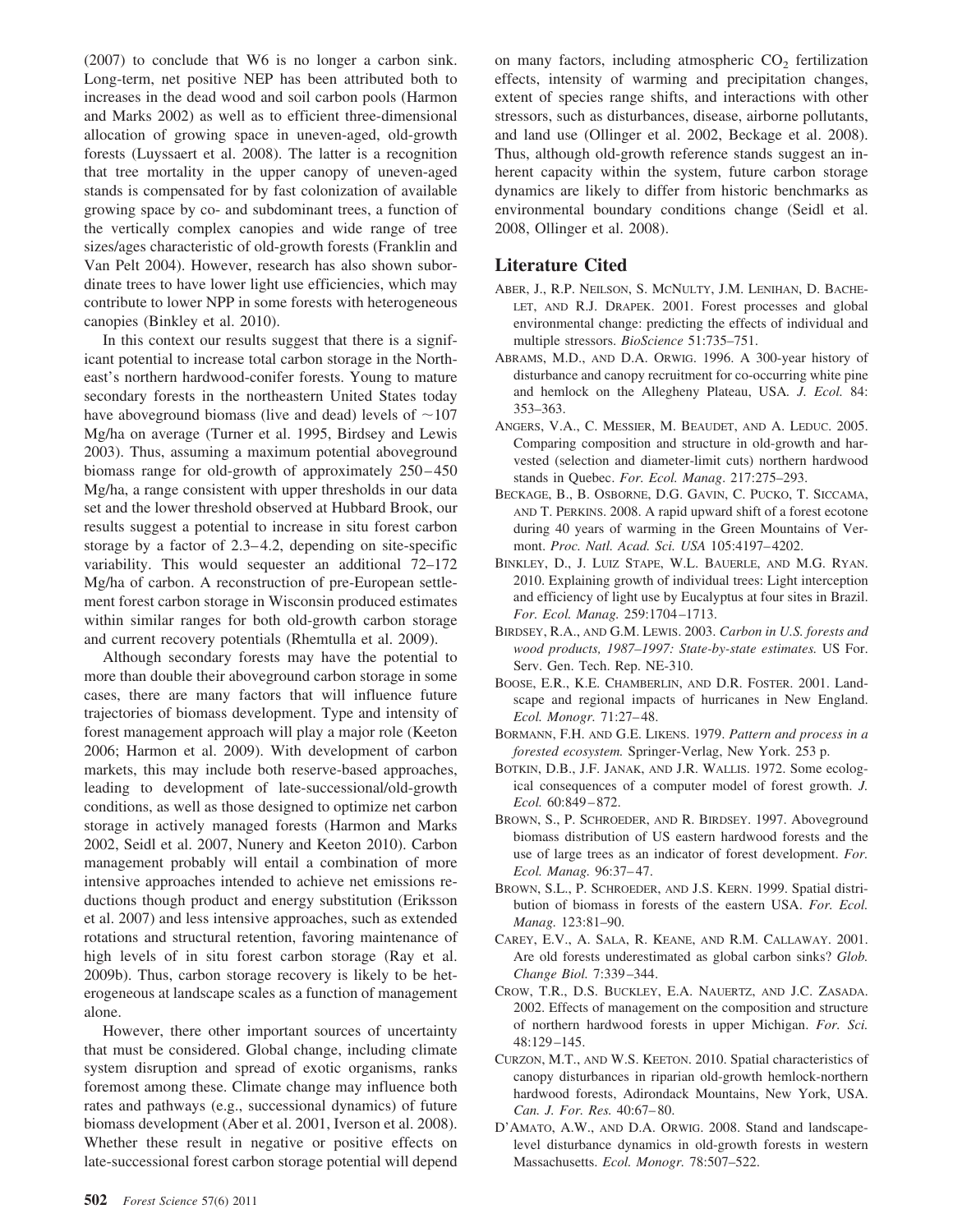- D'AMATO, A.W., D.A. ORWIG, AND D.R. FOSTER. 2006. New estimates of Massachusetts old-growth forests: Useful data for regional conservation and forest reserve planning. *Northeast. Natural.* 13:495–506.
- DAHIR, S.E., AND C.G. LORIMER. 1996. Variation in canopy gap formation among developmental stages of northern hardwood stands. *Can. J. For. Res.* 26:1875–1892.
- DAVIS, M.B. 1996. Extent and location. P. 18 –34 in *Eastern old-growth forests: Prospects for rediscovery and recovery* (Davis, M.B., ed.). Island Press, Washington, DC.
- DE'ATH, G., AND K.E. FABRICIUS. 2000. Classification and regression trees: A powerful yet simple technique for ecological data analysis. *Ecology* 81:3178 –3192.
- DIXON, G.E. 2002. *Essential FVS: A user's guide to the Forest Vegetation Simulator.* US Forest Service, Forest Management Service Center, Fort Collins, CO.
- DUNWIDDIE, P., D. FOSTER, D. LEOPOLD, AND R.T. LEVERETT. 1996. Old-growth forests of southern New England, New York, and Pennsylvania. P. 126 –143 in *Eastern old-growth forests: Prospects for rediscovery and recovery* (Davis, M.B., ed.). Island Press, Washington, DC.
- ERIKSSON, E.A., R. GILLESPIE, L. GUSTAVSSON, O. LANGVALL, M. OLSSON, R. SATHRE, AND J. STENDAH. 2007. Integrated carbon analysis of forest management practices and wood substitution. *Can. J. For. Res.* 37:671– 681.
- FAHEY, T.J., T.G. SICCAMA, C.T. DRISCOLL, G.E. LIKENS, J. CAMPBELL, C.E. JOHNSON, J.J. BATTLES, J.D. ABER, J.J. COLE, M.C. FISK, P.M. GROFFMAN, S.P. HAMBURG, R.T. HOLMES, P.A. SCHWARZ, AND R.D. YANAI. 2005. The biogeochemistry of carbon at Hubbard Brook. *Biogeochemistry* 75:109 –176.
- FIELD, C.B., AND J. KADUK. 2004. The carbon balance of an old-growth forest: Building across approaches. *Ecosystems* 7:525–533.
- FOSTER, D.R. 1988. Disturbance history, community organization and vegetation dynamics of the old-growth Pisgah forest, south-western New Hampshire, U.S.A. *J. Ecol.* 76:105–134.
- FOSTER, D.R., G. MOSKIN, AND B. SLATER. 1998. Land-use history as long-term broad scale disturbance: Regional forest dynamics in central New England. *Ecosystems* 1:96 –119.
- FRANKLIN, J.F., T.A. SPIES, R. VAN PELT, A.B. CAREY, D.A. THORNBURGH, D.R. BERG, D.B. LINDENMAYER, M.E. HARMON, W.S. KEETON, D.C. SHAW, K. BIBLE, AND J.Q. CHEN. 2002. Disturbances and structural development of natural forest ecosystems with silvicultural implications, using Douglas-fir forests as an example. *For. Ecol. Manag.* 155:399 – 423.
- FRANKLIN, J.F., AND R. VAN PELT. 2004. Spatial aspects of structural complexity in old-growth forests. *J. For.* 102:22–28.
- FREEDMAN, B. 1984. The relationship between the aboveground dry weight and diameter for a wide size range of erect land plants. *Can. J. Bot.* 62:2370 –2374.
- GAVIN, D.G., AND D.R. PEART. 1993. Effects of beech bark disease on the growth of American beech (*Fagus grandifolia*). *Can. J. For. Res.* 23:1566 –1575.
- GOODALE, C.L., AND J.D. ABER. 2001. The long-term effects of land-use history on nitrogen cycling in northern hardwood forests. *Ecol. Applic.* 11:253–267.
- GOODBURN, J.M., AND C.G. LORIMER. 1999. Population structure in old-growth and managed northern hardwoods: An examination of the balanced diameter distribution concept. *For. Ecol. Manag.* 118:11–29.
- HADLEY, J.L., AND J.L. SCHEDLBAUER. 2002. Carbon exchange of an old-growth eastern hemlock (*Tsuga canadensis*) forest in central New England. *Tree Physiol.* 22:1079 –1092.
- HALE, C.M., J. PASTOR, AND K.A. RUSTERHOLTZ. 1999. Comparison of structural and compositional characteristics in old-

growth and mature, managed hardwood forests of Minnesota, U.S.A. *Can. J. For. Res.* 29:1479 –1489.

- HANSON, J., AND C.G. LORIMER. 2007. Forest structure and light regimes following moderate wind storms: Implications for multi-cohort management. *Ecol. Applic.* 17:1325–1340.
- HARMON, M.E., W.K. FERRELL, AND J.F. FRANKLIN. 1990. Effects on carbon storage of conversion of old-growth forests to young forests. *Science* 247:699 –702.
- HARMON, M.E., AND B. MARKS. 2002. Effects of silvicultural practices on carbon stores in Douglas-fir-western hemlock forests in the Pacific Northwest, USA: Results from a simulation model. *Can. J. For. Res.* 32:863– 877.
- HARMON, M.E., A. MORENO, AND J.B. DOMINGO. 2009. Effects of partial harvest on carbon stores in Douglas-fir/western hemlock forests: A simulation study. *Ecosystems* 12:777–791.
- HARMON, M.E., C.W. WOODALL, B. FASTH, AND J. SEXTON. 2008. *Woody detritus density and density reduction factors for tree species in the United States: A synthesis.* US For. Serv. Gen. Tech. Rep. NRS-29.
- HOCKER, H.W., AND D.J. EARLY. 1983. *Biomass and leaf area equations for northern forest species.* Res. Rep. 102. New Hampshire Agricultural Experiment Station, Durham, NH.
- HOUGHTON, R.A. 2005. Aboveground forest biomass and the global carbon balance. *Glob. Change Biol.* 11:945–958.
- HUDIBURG, T., B. LAW, D.P. TURNER, J. CAMPBELL, D. DONATO, AND M. DUANE. 2009. Carbon dynamics of Oregon and Northern California forests and potential land-based carbon storage. *Ecol. Applic.* 19:163–180.
- IVERSON, L., A. PRASAD, AND S. MATTHEWS. 2008. Modeling potential climate change impacts on the trees of the northeastern United States. *Mitig. Adapt. Strat. Glob. Change* 13: 487–516.
- JENKINS, J.C., D.C. CHOMNACKY, L.S. HEATH, AND R.A. BIRDSEY. 2003. National scale biomass estimators for United States tree species. *For. Sci.* 49:12–35.
- KEETON, W.S. 2006. Managing for late-successional/old-growth characteristics in northern hardwood-conifer forests. *For. Ecol. Manag.* 235:129 –142.
- KEETON, W.S., M. CHERNYAVSKYY, G. GRATZER, M. MAIN-KNORN, M. SHPYLCHAK, AND Y. BIHUN. 2010. Structural characteristics and aboveground biomass of old-growth spruce-fir stands in the eastern Carpathian Mountains, Ukraine. *Plant Biosyst.* 144:1–12.
- KEETON, W.S., AND J.F. FRANKLIN. 2004. Fire-related landform associations of remnant old-growth trees in the southern Washington Cascade Range. *Can. J. For. Res.* 34:2371–2381.
- KEETON, W.S., AND J.F. FRANKLIN. 2005. Do remnant old-growth trees accelerate rates of succession in mature Douglas-fir forests? *Ecol. Monogr.* 75:103–118.
- KEETON, W.S., C.E. KRAFT, AND D.R. WARREN. 2007. Mature and old-growth riparian forests: Structure, dynamics, and effects on Adirondack stream habitats. *Ecol. Applic.* 17:852– 868.
- KEITH, H., B.G. MACKEY, AND D.B. LINDENMAYER. 2009. Reevaluation of forest biomass carbon stocks and lessons from the world's most carbon-dense forests. *Proc. Natl. Acad. Sci. USA* 106:11635–11640.
- LEAK, W.B. 1985. *Relationships of tree age to diameter in oldgrowth northern hardwoods and spruce-fir.* US For. Serv. Res. Note NE-329.
- LORIMER, C.G., AND A.S. WHITE. 2003. Scale and frequency of natural disturbances in the northeastern U.S.: Implications for early-successional forest habitats and regional age distributions. *For. Ecol. Manag.* 185:41– 64.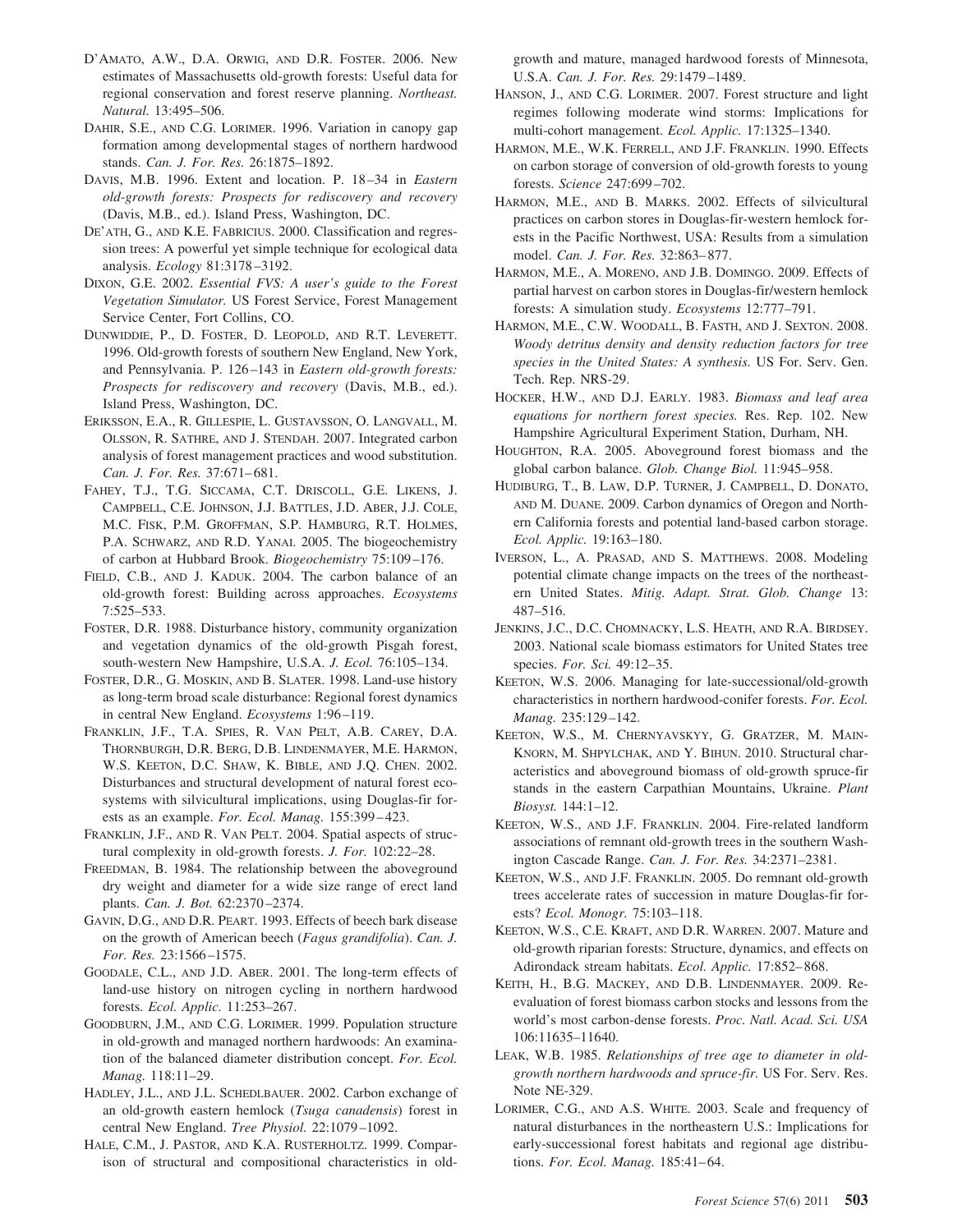- LUYSSAERT, S., E.D. SCHULZE, A. BORNER, A. KNOHL, D. HES-SENMOLLER, B.E. LAW, P. CIAIS, AND J. GRACE. 2008. Oldgrowth forests as global carbon sinks. *Nature* 455:213–215.
- MAINE CRITICAL AREAS PROGRAM. 1985. *A summary of oldgrowth stands in Maine.* Maine Critical Areas Program, Maine State Planning Office, Augusta, ME. 22 p.
- MANION, P.D., AND D.H. GRIFFIN. 2001. Large landscape scale analysis of tree death in the Adirondack Park, New York. *For. Sci.* 47:542–549.
- MARTIN, C.W., AND A.S. BAILEY. 1999. Twenty years of change in a northern hardwood forest. *For. Ecol. Manag.* 123:253–260.
- MCGEE, G.G., D.J. LEOPOLD, AND R.D. NYLAND. 1999. Structural characteristics of old-growth, maturing, and partially cut northern hardwood forests. *Ecol. Applic.* 9:1316 –1329.
- MCLACHLAN, J.S., D.R. FOSTER, AND F. MENALLED. 2000. Anthropogenic ties to late-successional structure and composition in four New England hemlock stands. *Ecology* 81:717–733.
- MCMARTIN, B. 1994. *The great forest of the Adirondacks.* North Country Books, Utica, NY.
- MCNAB, W.H., D.T. CLELAND, J.A. FREEOUF, J.E. KEYS, G.J. NOWACKI, G.J., AND C.A. CARPENTER (COMPS.). 2007. *Description of ecological subregions: Sections of the conterminous United States.* US For. Serv. Gen. Tech. Rep. WO-76B.
- MILLWARD, A.A., AND C.E. KRAFT. 2004. Physical influences of landscape on a large-extent ecological disturbance: The northeastern North American ice storm of 1998. *Landsc. Ecol.* 19:99 –111.
- NORTH, M.P., AND W.S. KEETON. 2008. Emulating natural disturbance regimes: An emerging approach for sustainable forest management. P. 341–372 in *Patterns and processes in forest landscapes—Multiple use and sustainable management* (Lafortezza, R., J. Chen, G. Sanesi, and T.R. Crow, eds.). Springer, Amsterdam, The Netherlands.
- NUNERY, J.S., AND W.S. KEETON. 2010. Forest carbon storage in the northeastern United States: Net effects of harvesting frequency, post-harvest retention, and wood products. *For. Ecol. Manag.* 259:1363–1375.
- ODUM, E.P. 1969. The strategy of ecosystem development. *Science* 164:262–270.
- OLLINGER, S.V., J.D. ABER, P.B. REICH, AND R.J. FREUDER. 2002. Interactive effects of nitrogen deposition, tropospheric ozone, elevated  $CO<sub>2</sub>$ , and land use history on the carbon dynamics of northern hardwood forests. *Glob. Change Biol.* 8:545–562.
- OLLINGER, S.V., C.L. GOODALE, K. HAYHOE, AND J.P. JENKINS. 2008. Potential effects of climate change and rising  $CO<sub>2</sub>$  on ecosystem processes in northeastern U.S. forests. *Mitig. Adapt. Strat. Glob. Change* 13:467– 485.
- PREGITZER, K.S., AND E.S. EUSKIRCHEN. 2004. Carbon cycling and storage in world forests: Biome patterns related to forest age. *Glob. Change Biol.* 10:2052–2077.
- RAY, D.G., M.R. SAUNDERS, AND R.S. SEYMOUR. 2009a. Recent changes to the Northeast Variant of the Forest Vegetation Simulator and some basic strategies for improving model outputs. *North. J. Appl. For.* 26:31–34.
- RAY, D.G., R.S. SEYMOUR, N.S. SCOTT, AND W.S. KEETON. 2009b. Mitigating climate change with managed forests: Balancing expectations, opportunity, and risk. *J. For.* 107(1): 50 –51.
- RHEMTULLA, J.M., D.J. MLADENOFF, AND M.K. CLAYTON. 2009. Historical forest baselines reveal potential for continued carbon sequestration. *Proc. Natl. Acad. Sci. USA* 106:6082– 6087.
- RUDDELL, S., R. SAMPSON, M. SMITH, R. GIFFEN, J. CATHCART, J. HAGAN, D. SOSLAND, J. GODBEE, J. HEISSENBUTTEL, S. LOVETT, J. HELMS, W. PRICE, AND R. SIMPSON. 2007. The role

for sustainably managed forests in climate change mitigation. *J. For.* 105:314 –319.

- RUNKLE, J.R. 1982. Patterns of disturbance in some old-growth mesic forests of eastern North America. *Ecology* 62: 1041–1051.
- RUNKLE, J.R. 1991. Gap dynamics of old-growth eastern forests: Management implications. *Nat. Areas J.* 2(1):19 –25.
- SCHABERG, P.G., D.H. DEHAYES, AND G.J. HAWLEY. 2001. Anthropogenic calcium depletion: A unique threat to forest ecosystem health? *Ecosyst. Health* **7**:214 –228.
- SCHULTE, L.A., AND D.J. MLADENOFF. 2005. Severe wind and fire regimes in northern forests: Historical variability at the regional scale. *Ecology* 86:431– 445.
- SEIDL, R., W. RAMMER, D. JAGER, W.S. CURRIE, AND M.J. LEXER. 2007. Assessing trade-offs between carbon sequestration and timber production within a framework of multi-purpose forestry in Austria. *For. Ecol. Manag.* 248:64 –79.
- SEIDL, R., W. RAMMER, P. LASCH, F.W. BADECK, AND M.J. LEXER. 2008. Does conversion of even-aged, secondary coniferous forests affect carbon sequestration? A simulation study under changing environmental conditions. *Silva Fenn.* 42: 369 –386.
- SEYMOUR, R.S. 1995. The northeastern region. P. 31– 80 in *Regional silviculture of the United States*, 3rd ed. (Barrett, J., ed.). John Wiley & Sons, New York.
- SEYMOUR, R.S., A.S. WHITE, AND P.G. DEMAYNADIER. 2002. Natural disturbance regimes in northeastern North America: Evaluating silvicultural systems using natural scales and frequencies. *For. Ecol. Manag.* 155:357–367.
- SHIVERS, B.D., AND B.E. BORDERS. 1996. *Sampling techniques for forest inventory*. John Wiley & Sons, New York. 356 p.
- SICCAMA, T.G., T.J. FAHEY, C.E. JOHNSON, T.W. SHERRY, E.G. DENNY, E.B. GIRDLER, G.E. LIKENS, AND P.A. SCHWARZ. 2007. Population and biomass dynamics of trees in a northern hardwood forest at Hubbard Brook. *Can. J. For. Res.* 37:737–749.
- SICCAMA, T.G., S.P. HAMBURG, M.A. ARTHUR, R.D. YANAI, F.H. BORMANN, AND G.E. LIKENS. 1994. Corrections to allometric equations and plant tissue chemistry for Hubbard Brook Experimental Forest. *Ecology* 75:246 –248.
- SMITH, J.E., L.S. HEATH, K.E. SKOG, AND R.A. BIRDSEY. 2006. *Methods for calculating forest ecosystem and harvested carbon with standard estimates for forest types of the United States*. US For. Serv. Gen. Tech. Rep. NE-343.
- SMITH, M.L., AND C. CARPENTER. 1996. Application of the USDA Forest Service National Hierarchical Framework of Ecological Units at the sub-regional level: The New England-New York example. *Environ. Monitor. Assess.* 39:187–198.
- STOVALL, J., W.S. KEETON, AND C.E. KRAFT. 2009. Late-successional riparian forest structure results in heterogeneous periphyton distributions in low-order streams. *Can. J. For. Res.* 29:2343–2354.
- STOY, P.C., G.G. KATUL, M.B.S. SIQUEIRA, J. JUANG, J. NOVICK, H.R. MCCARTHY, A.C. OISHI, AND R. OREN. 2008. Role of vegetation in determining carbon sequestration along ecological succession in the southeastern United States. *Glob. Change Biol.* 14:1409 –1427.
- THORNLEY, J.H.M., AND M.G.R. CANNELL. 2000. Managing forests for wood yield and carbon storage: A theoretical study. *Tree Physiol.* 20:477– 484.
- TURNER, D.P., G.J. KOERPER, M.E. HARMON, AND J.J. LEE. 1995. A carbon budget for forests of the conterminous United States. *Ecol. Applic.* 5:421– 436.
- TWERY, M.J., P.D. KNOPP, S.A. THOMASMA, H.M. RAUSCHER, D.E. NUTE, W.D. POTTER, F. MAIER, J. WANG, M. DASS, H. UCHIYAMA, A. GLENDE, AND R.E. HOFFMAN. 2005. NED-2: A